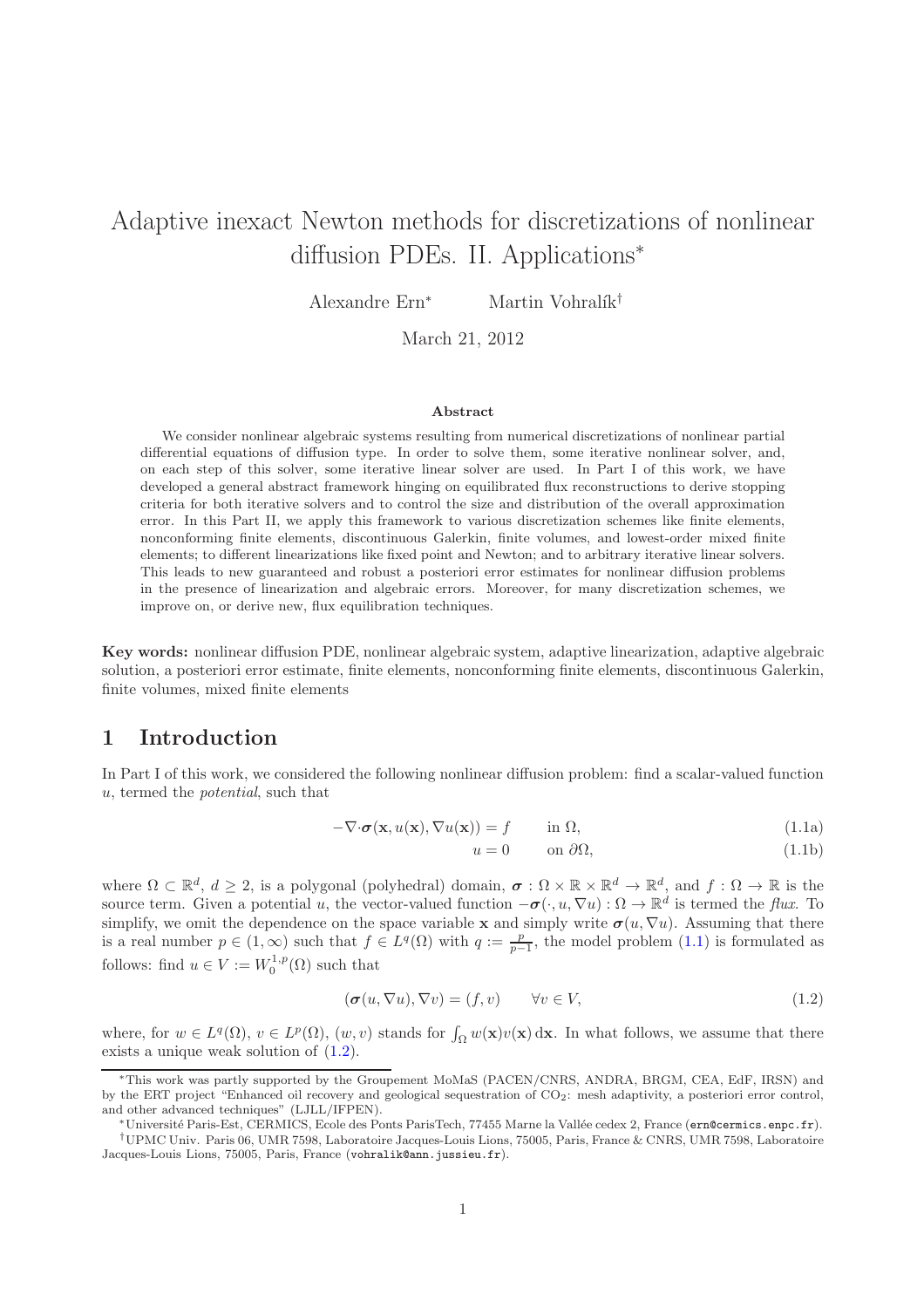Problem [\(1.2\)](#page-0-1) covers two important examples. Firstly, the quasi-linear diffusion problem where  $\sigma(v, \xi)$  $\mathbf{\underline{A}}(v)\boldsymbol{\xi}$  with the assumption that the (tensor-valued) function  $\mathbf{\underline{A}}$  is bounded and takes symmetric values with minimal eigenvalue uniformly bounded away from zero. In this case,  $\sigma$  depends linearly on  $\xi$ , and the functional setting corresponds to the choice  $p = 2$ . Secondly, the Leray–Lions problem where  $\sigma$  depends nonlinearly on  $\xi$ , but is independent of v, in the form  $\sigma(\xi) = A(\xi)\xi$  with suitable assumptions on the (tensor-valued) function  $\underline{\mathbf{A}}$ , see Part I. A typical example is the p-Laplacian where  $\underline{\mathbf{A}}(\xi) = |\xi|^{p-2}\underline{\mathbf{I}}$  and  $\underline{\mathbf{I}}$  is the identity tensor.

A posteriori estimates of discretization errors for problems of type [\(1.2\)](#page-0-1) have been derived in various specific situations. Verfürth  $\left[36\right]$  developed a general framework for reliable and efficient a posteriori estimates in the finite element setting. Pousin and Rappaz [\[33\]](#page-19-1) considered such ideas for general Petrov–Galerkin approximations. Repin [\[35\]](#page-19-2) derived guaranteed a posteriori error estimates for arbitrary conforming discretizations; approximate solution of a global problem is, however, often necessary. Quite tight guaranteed upper bounds have been obtained by Carstensen and Klose [\[10\]](#page-17-0) for the p-Laplacian. Other discretization schemes were also studied. Creusé et al. [\[13\]](#page-18-0) derived a posteriori error estimates for mixed finite elements in the p-Laplacian case, whereas Houston *et al.* [\[26\]](#page-18-1) considered the discontinuous Galerkin method in the quasi-linear diffusion setting. Kim [\[28\]](#page-18-2) derived guaranteed estimates in the quasi-linear diffusion setting for locally conservative methods.

Recently, there has been an interest in setting up unified frameworks for a posteriori analysis. We mention, in particular, the work of Carstensen [\[9\]](#page-17-1), Kim [\[28\]](#page-18-2), and Ainsworth [\[1\]](#page-17-2). The last two references fall into the flux equilibration approach, which can be traced back to Prager and Synge [\[34\]](#page-19-3), cf. also Luce and Wohlmuth [\[30\]](#page-18-3), Braess and Schöberl [\[5\]](#page-17-3), and the references therein. In [\[21\]](#page-18-4), a unified analysis framework is developed whose application to a given discretization consists in the definition of flux reconstructions and the verification of a couple of assumptions on these fluxes.

The discretization of problem [\(1.2\)](#page-0-1) leads to a system of nonlinear algebraic equations. In practice, this system is solved iteratively using a nonlinear solver which, at each step, employs an iterative linear solver. It is therefore important to distinguish and estimate separately the three *error components*, namely discretization, linearization, and algebraic errors. We have achieved this goal in Part I of this work, where we have proposed a posteriori error estimates for these components and balanced them through *stopping criteria* for the iterative nonlinear and linear solvers, leading to an *adaptive inexact Newton method*. Moreover, the obtained error estimates are guaranteed and robust with respect to the size of the nonlinearity owing to the chosen error measure, see [\(2.1\)](#page-2-0) below. These developments are presented in a unified abstract framework. They extend the ideas of Chaillou and Suri [\[11,](#page-17-4) [12\]](#page-17-5) and [\[18\]](#page-18-5) concerning linearization errors, and those of [\[27\]](#page-18-6) concerning algebraic errors. To our knowledge, this is the first time that the three error components are analyzed simultaneously. Alternative approaches include that of Han [\[24\]](#page-18-7) for linearization errors and that of Becker *et al.* [\[4\]](#page-17-6) and Arioli *et al.* [\[3\]](#page-17-7) for algebraic errors, see also the references therein.

The aim of this Part II is to apply the framework of Part I to a wide class of discretization schemes, namely nonconforming finite elements, conforming finite elements, discontinuous Galerkin, finite volumes, and lowest-order mixed finite elements. In Section [2,](#page-1-0) we first synthesize the unified framework of Part I. The presentation somewhat differs from Part I so as to emphasize the key algorithmic aspects of the adaptive inexact Newton method and to identify the ingredients needed for its implementation together with the two key assumptions to be verified by the flux reconstructions. This verification is undertaken in Section [3–](#page-5-0) Section [7](#page-14-0) for the various discretization schemes. For each scheme, we exemplify two iterative nonlinear solvers, namely fixed point and Newton, while the iterative linear solver can be arbitrary. It turns out that in many cases, we improve on, or develop new, flux equilibration techniques that are of independent interest. A brief discussion is included in the section dedicated to each discretization scheme. Finally, we draw some conclusions in Section [8.](#page-17-8)

### <span id="page-1-0"></span>2 The adaptive inexact Newton method

This section presents the basic setting and synthesizes the main results derived in Part I.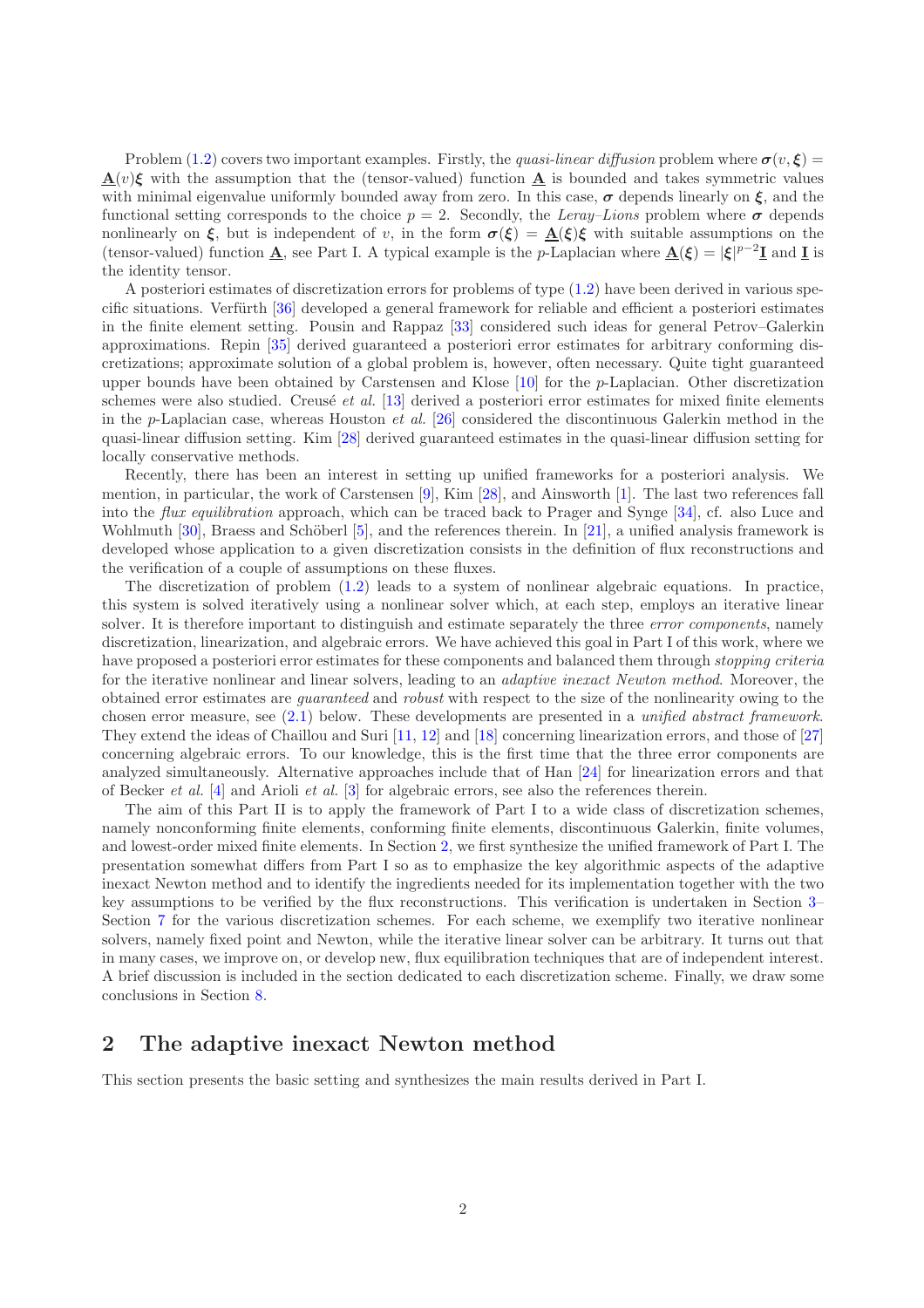#### 2.1 Basic notation

Let  $\mathcal{T}_h$  be a simplicial mesh of  $\Omega$ . For simplicity, we suppose that  $\mathcal{T}_h$  does not contain hanging nodes, so that, for two distinct elements of  $\mathcal{T}_h$ , their intersection is either an empty set or a common l-dimensional face,  $0 \leq l \leq d-1$ . The  $(d-1)$ -dimensional faces of the mesh are collected in the set  $\mathcal{E}_h$  such that  $\mathcal{E}_h = \mathcal{E}_h^{\text{int}} \cup \mathcal{E}_h^{\text{ext}},$ with  $\mathcal{E}_h^{\text{int}}$  collecting interfaces and  $\mathcal{E}_h^{\text{ext}}$  boundary faces. The faces of a generic element  $K \in \mathcal{T}_h$  are collected in the set  $\mathcal{E}_K$ . For any  $K \in \mathcal{T}_h$  (resp., any  $e \in \mathcal{E}_h$ ),  $h_K$  (resp.,  $h_e$ ) denotes its diameter. For any  $K \in \mathcal{T}_h$ ,  $\mathfrak{T}_K$ collects the elements  $K' \in \mathcal{T}_h$  which share at least a vertex with K. Similarly,  $\mathfrak{E}_K$  collects the faces which share at least a vertex with K, and we set  $\mathfrak{E}_K^{\text{int}} := \mathfrak{E}_K \cap \mathcal{E}_h^{\text{int}}$ . For any  $e \in \mathcal{E}_h$ ,  $\mathbf{n}_e$  stands for the unit normal vector to e (the orientation is irrelevant, but fixed, for all  $e \in \mathcal{E}_h^{\text{int}}$  and points outward  $\Omega$  for all  $e \in \mathcal{E}_h^{\text{ext}}$ ) and, for any  $K \in \mathcal{T}_h$ ,  $\mathbf{n}_K$  stands for the outward unit normal vector to K.

We work with approximations that are possibly nonconforming, that is, not included in the space  $V$ . For this reason, we introduce the broken Sobolev space  $V(\mathcal{T}_h) := \{v \in L^p(\Omega), v|_K \in W^{1,p}(K) \mid \forall K \in \mathcal{T}_h\}.$ For any function  $v \in V(\mathcal{T}_h)$ ,  $\nabla v$  denotes its broken gradient, that is, the distributional gradient evaluated elementwise. Moreover,  $[v]$  denotes the difference (evaluated along  $n_e$ ) of the traces of v from the two adjacent mesh elements if  $e \in \mathcal{E}_h^{\text{int}}$  and the actual trace of v if  $e \in \mathcal{E}_h^{\text{ext}}$ .

#### 2.2 Approximate solution, approximate gradient, and error measure

Let a numerical scheme be used to discretize [\(1.2\)](#page-0-1), and consider the k-th step,  $k \ge 1$ , of a nonlinear solver and the *i*-th step,  $i \geq 1$ , of a linear solver. We denote  $u_h^{k,i}$  the corresponding discrete potential; we merely suppose that  $u_h^{k,i} \in V(\mathcal{T}_h)$ . Separately from  $u_h^{k,i}$ , we also consider a discrete gradient  $\mathbf{g}_h^{k,i} \in [L^p(\Omega)]^d$ . This allows us to handle a wide class of discretization schemes in a unified setting. For conforming schemes,  $\mathbf{g}_h^{k,i}$ is obtained by applying the usual gradient to  $u_h^{k,i}$ ; for various nonconforming schemes, the broken gradient can be used instead, but some schemes employ a more elaborate construction of  $\mathbf{g}_h^{k,i}$ , taking into account, e.g., the jumps of  $u_h^{k,i}$ . In all cases, whenever  $u_h^{k,i} \in V$ , there holds  $\mathbf{g}_h^{k,i} = \nabla u_h^{k,i}$ .

We measure the error as

<span id="page-2-0"></span>
$$
\mathcal{J}_u(u_h^{k,i}, \mathbf{g}_h^{k,i}) = \mathcal{J}_{u,\mathrm{F}}(u_h^{k,i}, \mathbf{g}_h^{k,i}) + \mathcal{J}_{u,\mathrm{NC}}(u_h^{k,i}),
$$
\n(2.1)

where

$$
\mathcal{J}_{u,\mathrm{F}}(u_h^{k,i}, \mathbf{g}_h^{k,i}) := \sup_{\varphi \in V; \|\nabla \varphi\|_p = 1} \left( \sigma(u, \nabla u) - \sigma(u_h^{k,i}, \mathbf{g}_h^{k,i}), \nabla \varphi \right),\tag{2.2a}
$$

$$
\mathcal{J}_{u,\text{NC}}(u_h^{k,i}) := \left\{ \sum_{K \in \mathcal{T}_h} \sum_{e \in \mathcal{E}_K} \alpha_e^s h_e^{1-s} ||[u - u_h^{k,i}]]|_{s,e}^s \right\}^{\frac{1}{q}}.
$$
 (2.2b)

The quantity  $\mathcal{J}_{u,F}(u_h^{k,i}, \mathbf{g}_h^{k,i})$  measures the error in the fluxes (using a dual norm), see Chaillou and Suri [\[11,](#page-17-4) 12 and [\[18\]](#page-18-5) for conforming discretizations. The quantity  $\mathcal{J}_{u,NC}(u_h^{k,i})$  measures the nonconformity of the discrete potential (recall that a function  $v \in V(\mathcal{T}_h)$  is in V if and only if  $[\![v]\!] = 0$  for all  $e \in \mathcal{E}_h$ , see, e.g., [\[17,](#page-18-8) Lemma 1.23]); a specific value for the weights  $\alpha_e$  and the exponent  $s \ge 1$  is only needed in Section [5.4.](#page-12-0) Owing to the well-posedness of [\(1.2\)](#page-0-1), the characterization of conformity through jumps, and the above consistency of the discrete gradient in V, there holds  $\mathcal{J}_u(u_h^{k,i}, \mathbf{g}_h^{k,i}) = 0$  if and only if  $u = u_h^{k,i}$  and  $\nabla u = \mathbf{g}_h^{k,i}$ .

#### 2.3 The algorithm

In Part I, we have derived an *adaptive inexact Newton method* to solve problems of the form

<span id="page-2-1"></span>
$$
\mathcal{A}(U) = F,\tag{2.3}
$$

where  $A: \mathbb{R}^N \to \mathbb{R}^N$  is a discrete nonlinear operator and  $F \in \mathbb{R}^N$  a given vector, stemming from the discretization of problem [\(1.2\)](#page-0-1) by a given numerical scheme. This algorithm is driven by stopping criteria based on a posteriori estimators distinguishing the three main error components, namely discretization, linearization, and algebraic errors. On a nonlinear solver step k,  $k \geq 1$ , and linear solver step i,  $i \geq 1$ , these estimators are respectively denoted by  $\eta_{\text{disc}}^{k,i}$ ,  $\eta_{\text{lin}}^{k,i}$ , and  $\eta_{\text{alg}}^{k,i}$ . A notion of algebraic remainder estimator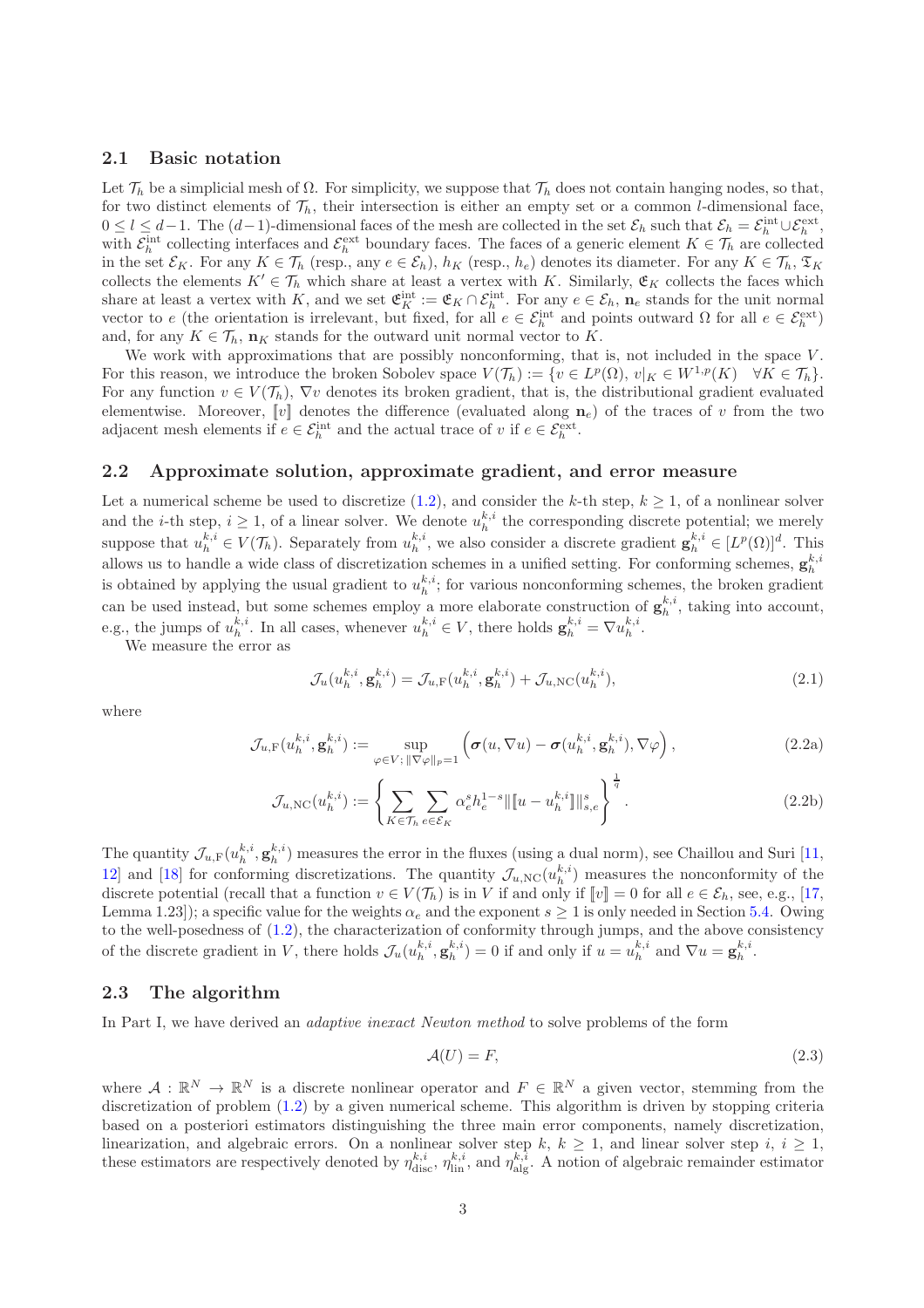$\eta_{\text{rem}}^{k,i}$  also appears. The evaluation of the estimators is discussed in Section [2.4.](#page-4-0) Let  $\gamma_{\text{rem}}$ ,  $\gamma_{\text{alg}}$ , and  $\gamma_{\text{lin}}$  be positive user-given weights, typically of order 0.1. The algorithm reads:

#### <span id="page-3-2"></span>Algorithm 2.1 (Adaptive inexact Newton method).  $0 \in \mathbb{R}^N$ . Set  $k := 1$ .

2. From  $U^{k-1}$ , define a matrix  $\mathbb{A}^k \in \mathbb{R}^{N,N}$  and a vector  $F^k \in \mathbb{R}^N$ . Consider the following system of linear algebraic equations:

<span id="page-3-0"></span>
$$
\mathbb{A}^k U^k = F^k. \tag{2.4}
$$

- <span id="page-3-1"></span>3. (a) Define  $U^{k,0} := U^{k-1}$  and set  $i := 1$ .
	- (b) Perform a step of a chosen iterative linear solver for the solution of the linear system [\(2.4\)](#page-3-0), starting from the vector  $U^{k,i-1}$ . This yields an approximation  $U^{k,i}$  to  $U^k$  which satisfies

<span id="page-3-6"></span>
$$
\mathbb{A}^k U^{k,i} = F^k - R^{k,i},\tag{2.5}
$$

where  $R^{k,i} \in \mathbb{R}^N$  is the algebraic residual vector on step i.

(c) Perform  $\nu > 0$  additional steps of the iterative linear solver yielding an approximation  $U^{k,i+\nu}$  to  $U^k$  which satisfies

<span id="page-3-7"></span>
$$
\mathbb{A}^k U^{k,i+\nu} = F^k - R^{k,i+\nu},\tag{2.6}
$$

where  $R^{k,i+\nu} \in \mathbb{R}^N$  is the algebraic residual vector on step  $i+\nu$ . The parameter  $\nu$  is progressively increased until

<span id="page-3-3"></span>
$$
\eta_{\text{rem}}^{k,i} \le \gamma_{\text{rem}} \max \{ \eta_{\text{disc}}^{k,i}, \eta_{\text{lin}}^{k,i}, \eta_{\text{alg}}^{k,i} \}. \tag{2.7}
$$

(d) Check the convergence criterion for the linear solver in the form

<span id="page-3-4"></span>
$$
\eta_{\text{alg}}^{k,i} \le \gamma_{\text{alg}} \max \{ \eta_{\text{disc}}^{k,i}, \eta_{\text{lin}}^{k,i} \}. \tag{2.8}
$$

If satisfied, set  $U^k := U^{k,i}$ . If not, set  $i := i + \nu$  and go back to step  $\mathcal{R}b$ .

4. Check the convergence criterion for the nonlinear solver in the form

<span id="page-3-5"></span>
$$
\eta_{\text{lin}}^{k,i} \le \gamma_{\text{lin}} \eta_{\text{disc}}^{k,i}.\tag{2.9}
$$

If satisfied, finish. If not, set  $k := k + 1$  and go back to step [2.](#page-3-2)

In addition to the estimators  $\eta_{\text{disc}}^{k,i}$ ,  $\eta_{\text{lin}}^{k,i}$ ,  $\eta_{\text{alg}}^{k,i}$ , and  $\eta_{\text{rem}}^{k,i}$  of Algorithm 2.1, we also introduced in Part I the data oscillation estimator  $\eta_{osc}^{k,i}$  and the quadrature estimator  $\eta_{quad}^{k,i}$ . The evaluation of all the estimators is summarized in Section [2.4.](#page-4-0) In Part I, cf. Theorem 3.6, we derived the following guaranteed upper bound distinguishing the different error components:

<span id="page-3-8"></span>
$$
\mathcal{J}_u(u_h^{k,i}, \mathbf{g}_h^{k,i}) \le \eta_{\text{disc}}^{k,i} + \eta_{\text{lin}}^{k,i} + \eta_{\text{alg}}^{k,i} + \eta_{\text{rem}}^{k,i} + \eta_{\text{quad}}^{k,i} + \eta_{\text{osc}}^{k,i},\tag{2.10}
$$

see also Theorem 3.4 in Part I for a sharper bound without the distinction of error components. Moreover, under the criteria [\(2.7\)](#page-3-3), [\(2.8\)](#page-3-4), and [\(2.9\)](#page-3-5) in Algorithm 2.1, global efficiency and robustness was derived in the form, see Theorem 5.4 of Part I,

$$
\eta_{\text{disc}}^{k,i} + \eta_{\text{lin}}^{k,i} + \eta_{\text{alg}}^{k,i} + \eta_{\text{rem}}^{k,i} \lesssim \mathcal{J}_u(u_h^{k,i}, \mathbf{g}_h^{k,i}) + \eta_{\text{quad}}^{k,i} + \eta_{\text{osc}}^{k,i},\tag{2.11}
$$

where  $A \leq B$  stands for the inequality  $A \leq CB$  with a generic constant C independent of the mesh sizes  $h_K$  and  $h_e$ , the domain  $\Omega$ , the nonlinear flux function  $\sigma$ , and the Lebesgue exponent p, but depending on the shape regularity of the mesh family  $\{\mathcal{T}_h\}_h$  and on the polynomial degrees of the discretization and the various reconstructions.

Remark 2.2 (Local stopping criteria and local efficiency). Local, elementwise, stopping criteria are to be considered in [\(2.7\)](#page-3-3), [\(2.8\)](#page-3-4), and [\(2.9\)](#page-3-5) in conjunction with adaptive mesh refinement. They yield local efficiency in a slightly different error measure, see Theorem 5.3 in Part I.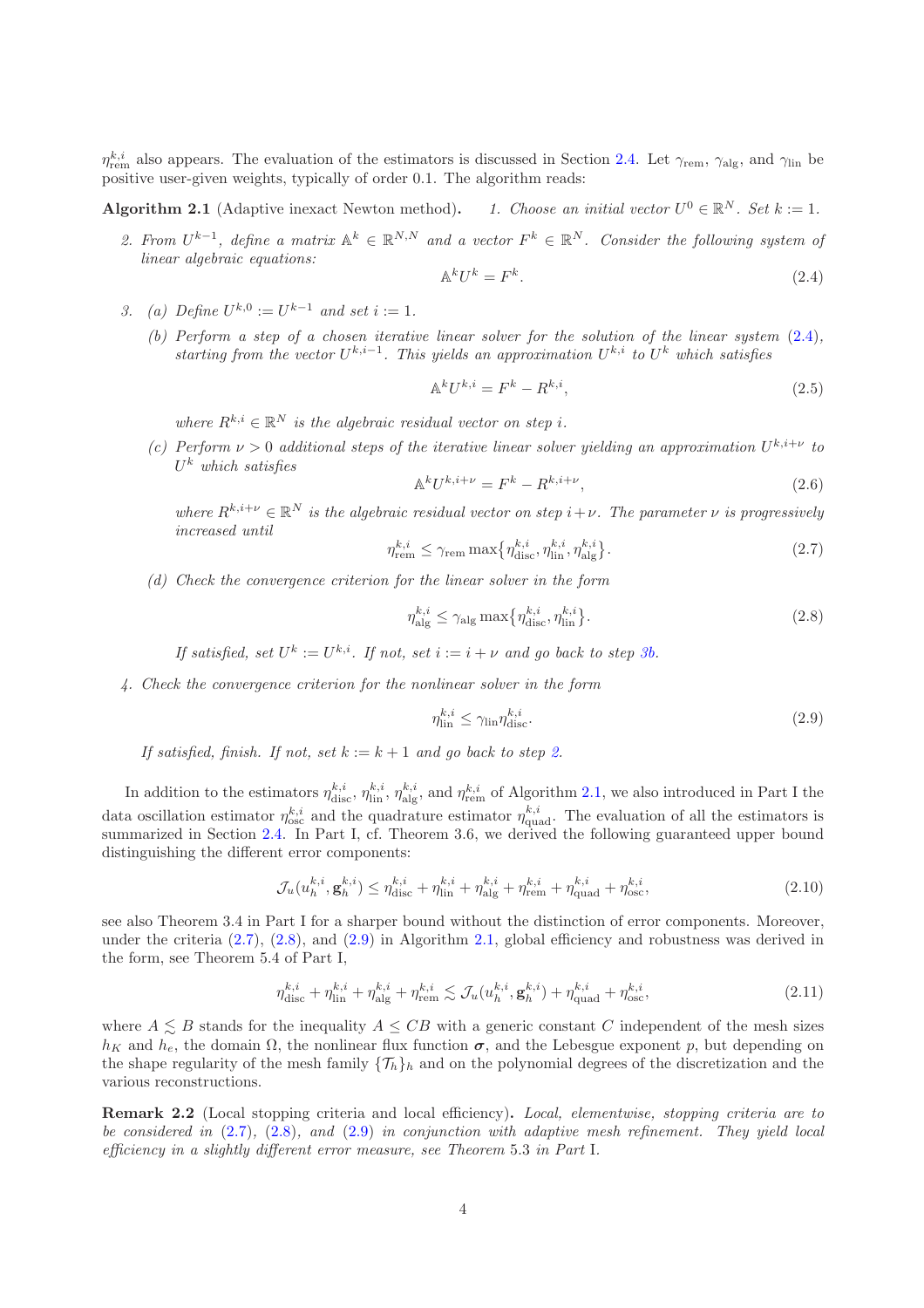#### <span id="page-4-0"></span>2.4 Evaluation of the estimators

The evaluation of our estimators hinges on a few ingredients. First, we use three (vector-valued, piecewise polynomial) flux reconstructions  $\mathbf{d}_h^{k,i}$ ,  $\mathbf{l}_h^{k,i}$ , and  $\mathbf{a}_h^{k,i}$ , where  $\mathbf{d}_h^{k,i}$  is meant to approximate the discrete flux  $-\sigma(u_h^{k,i}, g_h^{k,i})$ ,  $l_h^{k,i}$  represents the linearization error, and  $a_h^{k,i}$  the algebraic error. Moreover, we use a (piecewise polynomial) function  $f_h$  to approximate the datum f, a (piecewise polynomial) function  $\rho_h^{k,i}$  to represent the algebraic remainder, and a (vector-valued, piecewise polynomial) function  $\overline{\sigma}_h^{k,i}$  to approximate  $\sigma(u_h^{k,i}, \mathbf{g}_h^{k,i})$ . With these ingredients, the estimators can be evaluated as follows: for all  $K \in \mathcal{T}_h$ ,

$$
\eta_{\text{disc},K}^{k,i} := 2^{1/p} \left( \| \overline{\sigma}_h^{k,i} + \mathbf{d}_h^{k,i} \|_{q,K} + \eta_{\text{NC},K}^{k,i} \right),\tag{2.12a}
$$

$$
\eta_{\text{NC},K}^{k,i} := \left\{ \sum_{e \in \mathcal{E}_K} \alpha_e^s h_e^{1-s} \| [u_h^{k,i}] \|_{s,e}^s \right\}^{\frac{1}{q}},\tag{2.12b}
$$

$$
\eta_{\text{lin},K}^{k,i} := \|\mathbf{l}_h^{k,i}\|_{q,K}, \qquad \eta_{\text{alg},K}^{k,i} := \|\mathbf{a}_h^{k,i}\|_{q,K}, \qquad \eta_{\text{rem},K}^{k,i} := h_\Omega \|\rho_h^{k,i}\|_{q,K},
$$
\n
$$
\mathbf{a}_{k,i}^{k,i} := \sum_{k=1}^L \mathbf{a}_{k,i}^{k,i} \mathbf{a}_{k,i}^{k,i} \qquad \text{(2.12c)}
$$

$$
\eta_{\mathrm{osc},K}^{k,i} := C_{\mathrm{P},p} h_K \|f - f_h\|_{q,K}, \qquad \eta_{\mathrm{quad},K}^{k,i} := \|\boldsymbol{\sigma}(u_h^{k,i}, \mathbf{g}_h^{k,i}) - \overline{\boldsymbol{\sigma}}_h^{k,i}\|_{q,K},\tag{2.12d}
$$

where  $h_{\Omega}$  is the diameter of  $\Omega$  and  $C_{\text{P},p} = \pi^{-\frac{2}{p}} d^{\frac{1}{2}-\frac{1}{p}}$  for  $p \geq 2$  and  $C_{\text{P},p} = p^{\frac{1}{p}} 2^{\frac{(p-1)}{p}}$  otherwise. The global versions of the estimators are  $\eta^{k,i}_{\cdot} := \left\{ \sum_{K \in \mathcal{T}_h} (\eta^{k,i}_{\cdot,K})^q \right\}^{1/q}$ .

### <span id="page-4-3"></span>2.5 Construction of the ingredients

The construction of our ingredients (that is,  $\mathbf{d}_h^{k,i}, \mathbf{l}_h^{k,i}, \mathbf{a}_h^{k,i}, f_h, \rho_h^{k,i}$ , and  $\overline{\boldsymbol{\sigma}}_h^{k,i}$ ) proceeds in three steps. In the first step, we construct the sum  $(\mathbf{d}_{h}^{k,i} + \mathbf{l}_{h}^{k,i})$ , the function  $f_h$ , and the preliminary algebraic remainder  $r_h^{k,i}$ . The remainder  $r_h^{k,i}$  is a piecewise polynomial constructed from the residual vector  $R_h^{k,i}$  in [\(2.5\)](#page-3-6), whereas the function  $f_h$  has to verify  $(f_h, 1)_K = (f, 1)_K$  for all  $K \in \mathcal{T}_h$ . We require the following quasi-equilibration property:

<span id="page-4-1"></span>**Assumption 2.3** (Quasi-equilibration for  $(\mathbf{d}_h^{k,i} + \mathbf{l}_h^{k,i})$ ). The function  $(\mathbf{d}_h^{k,i} + \mathbf{l}_h^{k,i})$  is in  $\mathbf{H}^q(\text{div}, \Omega)$  and satisfies

<span id="page-4-4"></span>
$$
\nabla \cdot (\mathbf{d}_h^{k,i} + \mathbf{l}_h^{k,i}) = f_h - r_h^{k,i}.\tag{2.13}
$$

Our second step consists in considering the  $\nu$  additional steps of the iterative linear solver [\(2.6\)](#page-3-7). We then construct the fluxes  $(\mathbf{d}_h^{k,i+\nu} + \mathbf{l}_h^{k,i+\nu})$  and remainder  $r_h^{k,i+\nu}$  as in Assumption [2.3.](#page-4-1) We finally define the flux  $\mathbf{a}_{h}^{k,i}$  and the algebraic remainder  $\rho_{h}^{k,i}$  as

$$
\mathbf{a}_{h}^{k,i} := (\mathbf{d}_{h}^{k,i+\nu} + \mathbf{l}_{h}^{k,i+\nu}) - (\mathbf{d}_{h}^{k,i} + \mathbf{l}_{h}^{k,i}),
$$
\n(2.14a)

$$
\rho_h^{k,i} := r_h^{k,i+\nu}.\tag{2.14b}
$$

Finally, our third step consists in specifying the reconstruction  $\mathbf{d}_h^{k,i}$ , and hence by subtraction the reconstruction  $\mathbf{l}_h^{k,i}$ , and the approximation  $\overline{\sigma}_h^{k,i}$ . We let

$$
\eta_{\sharp,\mathfrak{T}_K}^{k,i} := \left\{ \sum_{K' \in \mathfrak{T}_K} h_{K'}^q \| f_h + \nabla \cdot \overline{\sigma}_h^{k,i} \|_{q,K'}^q + \sum_{e \in \mathfrak{E}_K^{\text{int}}} h_e \| \overline{\sigma}_h^{k,i} \cdot \mathbf{n}_e \|\|_{q,e}^q \right\}^{\frac{1}{q}}.
$$
\n(2.15)

Set the shorthand notation  $\eta^{k,i}_{\cdot,\mathfrak{T}_K} := \left\{ \sum_{K' \in \mathfrak{T}_K} (\eta^{k,i}_{\cdot,K'})^q \right\}^{\frac{1}{q}}$ . The goal is to achieve:

<span id="page-4-2"></span>**Assumption 2.4** (Local approximation for  $\mathbf{d}_h^{k,i}$  and  $\overline{\boldsymbol{\sigma}}_h^{k,i}$  and convergence for  $\mathbf{l}_h^{k,i}$ ). For all  $K \in \mathcal{T}_h$ ,  $\mathbf{d}_h^{k,i}$ and  $\overline{\sigma}_{h}^{k,i}$  satisfy the following local approximation property:

<span id="page-4-5"></span>
$$
\|\overline{\boldsymbol{\sigma}}_h^{k,i} + \mathbf{d}_h^{k,i}\|_{q,K} \lesssim \eta_{\sharp,\mathfrak{T}_K}^{k,i} + \eta_{\text{NC},\mathfrak{T}_K}^{k,i} + \eta_{\text{osc},\mathfrak{T}_K}^{k,i}.
$$

Moreover,  $\|\mathbf{l}_{h}^{k,i}\|_{q,K} \to 0$  as the nonlinear solver converges.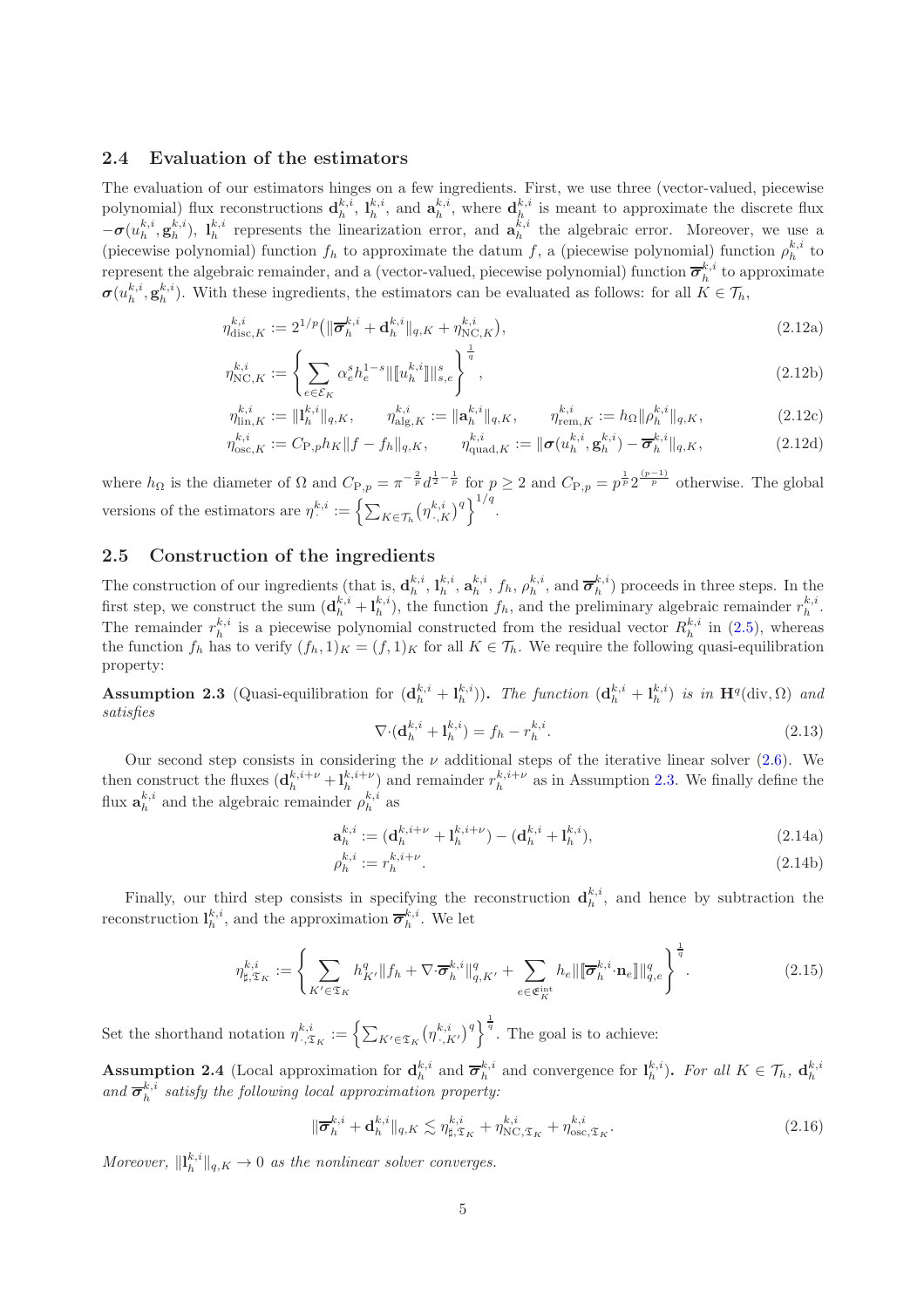**Remark 2.5** (Tighter approximation property). In most cases, we actually prove  $\|\overline{\boldsymbol{\sigma}}_h^{k,i} + \mathbf{d}_h^{k,i}\|_{q,K} \lesssim \eta_{\sharp,\mathfrak{T}_K}^{k,i}$ .  $\eta_{\rm osc, \mathfrak{T}_{K}}^{k,i}$  appears for conforming finite elements in the lowest-order setting  $m=1$  and  $l=0$ , see Section [4.4](#page-9-0), while  $\eta_{NC,\mathfrak{T}_{K}}^{k,i}$  appears for interior penalty discontinuous Galerkin when using full prescription for the flux reconstruction, see Section [5.4](#page-12-0).

In Section [3–](#page-5-0)Section [7,](#page-14-0) we show how to apply Algorithm 2.1 and the a posteriori error estimate [\(2.10\)](#page-3-8) to various discretizations methods, to the fixed point and Newton linearizations, and to arbitrary iterative linear solvers. This consists in identifying the functional forms of [\(2.3\)](#page-2-1), [\(2.4\)](#page-3-0), and [\(2.5\)](#page-3-6), the approximate solution  $u_h^{k,i}$  and the approximate gradient  $\mathbf{g}_h^{k,i}$ , in constructing all the above ingredients, and in verifying Assumptions [2.3](#page-4-1) and [2.4.](#page-4-2)

#### 2.6 Flux reconstructions

We reconstruct the fluxes  $\mathbf{d}_h^{k,i}$ ,  $\mathbf{l}_h^{k,i}$ , and  $\mathbf{a}_h^{k,i}$  in the Raviart–Thomas–Nédélec spaces. We consider three approaches: (i) full prescription of the degrees of freedom, similarly to Destuynder and Métivet  $[14, 15]$  $[14, 15]$ ; (ii) solving local mixed finite element problems with prescribed boundary conditions, similarly to Luce and Wohlmuth [\[30\]](#page-18-3) and to [\[20\]](#page-18-11); and (iii) solving local mixed finite element problems without prescribed boundary conditions, similarly to Braess and Schöberl [\[5\]](#page-17-3). The first approach is explicit, whereas the two other approaches are implicit, necessitating the solution of local linear systems, typically on a patch of elements.

For an integer  $l \geq 0$ ,  $\mathbb{P}_l(\mathcal{T}_h)$  denotes the broken polynomial space spanned by those functions  $v_h$  such that, for all  $K \in \mathcal{T}_h$ ,  $v_h|_K \in \mathbb{P}_l(K)$ . For  $\phi \in L^1(\Omega)$ ,  $\Pi_l \phi \in \mathbb{P}_l(\mathcal{T}_h)$  is defined such that, for all  $v_h \in \mathbb{P}_l(\mathcal{T}_h)$ ,  $(\phi - \Pi_l \phi, v_h) = 0$ ;  $\Pi_l$  denotes the operator acting componentwise as  $\Pi_l$  on vector-valued functions. For  $K \in \mathcal{T}_h$  and  $l \geq 0$ , let  $\mathbf{RTN}_l(K) := [\mathbb{P}_l(K)]^d + \mathbf{x}\mathbb{P}_l(K)$  be the Raviart–Thomas–Nédélec finite element space of order l. Functions  $\mathbf{v}_h \in \mathbf{RTN}_l(K)$  are such that, cf. Brezzi and Fortin [\[6\]](#page-17-9),  $\nabla \cdot \mathbf{v}_h \in \mathbb{P}_l(K)$  and  $\mathbf{v}_h \cdot \mathbf{n}_e \in \mathbb{P}_l(e)$  for all  $e \in \mathcal{E}_K$ . We then set  $\mathbf{RTN}_l^{-1}(\mathcal{T}_h) := \{ \mathbf{v}_h \in [L^q(\Omega)]^d; \mathbf{v}_h|_K \in \mathbf{RTN}_l(K) \quad \forall K \in \mathcal{T}_h \}$ and  $\mathbf{RTN}_l(\mathcal{T}_h) := \mathbf{RTN}_l^{-1}(\mathcal{T}_h) \cap \mathbf{H}^q(\text{div},\Omega)$ . Functions in  $\mathbf{RTN}_l(\mathcal{T}_h)$  have, in particular, a continuous normal component across interfaces. We use a similar notation for these spaces on various patches of elements. Finally, let  $I_l^{\text{RTN}}$  stand for the broken Raviart–Thomas–Nédélec interpolation operator; for a smooth enough function  $\mathbf{v}, \ \mathbf{I}_l^{\text{RTN}} \mathbf{v} \in \mathbf{RTN}_l^{-1}(\mathcal{T}_h)$  is such that, for all  $K \in \mathcal{T}_h$ , letting  $\langle w, v \rangle_e$  stand for  $\int_e w(s)v(s) ds,$ 

<span id="page-5-2"></span>
$$
\langle (\mathbf{I}_l^{\text{RTN}} \mathbf{v} - \mathbf{v}) |_{K} \cdot \mathbf{n}_e, q_h \rangle_e = 0 \qquad \forall e \in \mathcal{E}_K, \ \forall q_h \in \mathbb{P}_l(e), \tag{2.17a}
$$

$$
(\mathbf{I}_l^{\text{RTN}} \mathbf{v} - \mathbf{v}, \mathbf{r}_h)_K = 0 \qquad \forall \mathbf{r}_h \in [\mathbb{P}_{l-1}(K)]^d.
$$
 (2.17b)

### <span id="page-5-0"></span>3 Nonconforming finite elements

We treat here the discretization of problem  $(1.2)$  by nonconforming finite elements. We first present a simple elementwise flux reconstruction by full prescription. Then, we outline a slightly tighter reconstruction using a dual mesh, already considered in Section 6 of Part I, which is equivalent to solving local mixed finite element problems with prescription. Finally, we outline an equivalent viewpoint based on local mixed problems without prescription.

#### 3.1 Discretization

Set  $f_h := \Pi_0 f$ . The nonconforming Crouzeix–Raviart finite element space  $V_h$  is spanned by piecewise affine polynomials on  $\mathcal{T}_h$  such that the interface jumps and boundary face values have zero mean value over the corresponding face. The discretization of problem [\(1.2\)](#page-0-1) reads: find  $u_h \in V_h$  such that

<span id="page-5-1"></span>
$$
(\sigma(u_h, \nabla u_h), \nabla v_h) = (f_h, v_h) \qquad \forall v_h \in V_h.
$$
\n(3.1)

The basis functions in  $V_h$  are associated with the interfaces and are denoted  $\{\psi_e\}_{e \in \mathcal{E}_h^{\text{int}}}$ . Testing [\(3.1\)](#page-5-1) against these functions yields the nonlinear algebraic system [\(2.3\)](#page-2-1).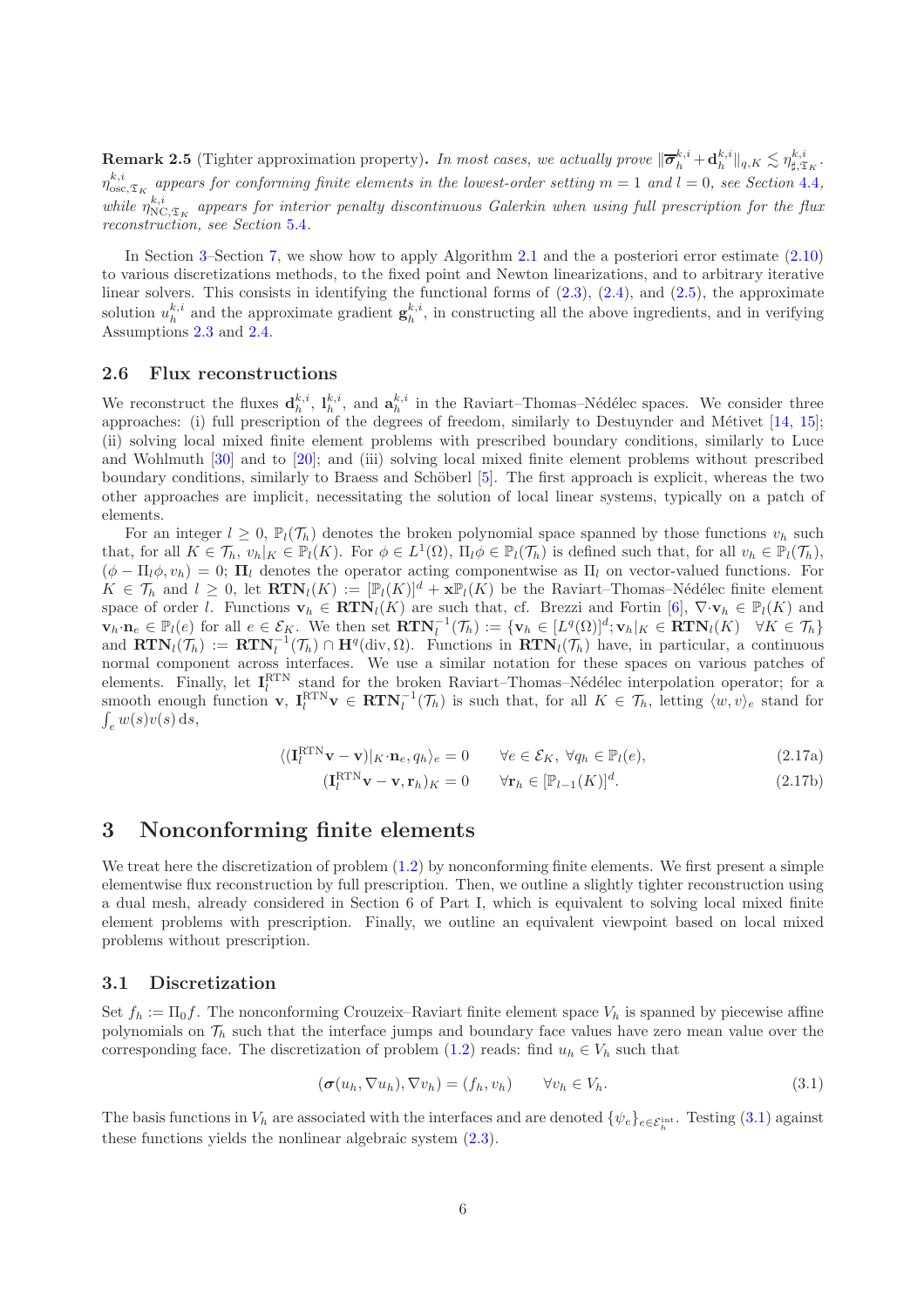#### 3.2 Linearization

Let  $u_h^0 \in V_h$ , fixing the initial vector  $U^0$  in Algorithm 2.1. The linearization of  $(3.1)$ , for  $k \ge 1$ , reads: find  $u_h^k \in V_h$  such that

$$
(\boldsymbol{\sigma}^{k-1}(u_h^k, \nabla u_h^k), \nabla \psi_e) = (f_h, \psi_e) \qquad \forall e \in \mathcal{E}_h^{\text{int}}, \tag{3.2}
$$

which is the functional form of the algebraic system  $(2.4)$ . Two common ways to define the flux function  $\sigma^{k-1}$  are the fixed point linearization where

<span id="page-6-6"></span>
$$
\sigma^{k-1}(v,\xi) := \underline{\mathbf{A}}(u_h^{k-1}, \nabla u_h^{k-1})\xi,
$$
\n(3.3)

<span id="page-6-7"></span>and the Newton linearization where

$$
\sigma^{k-1}(v,\xi) := \underline{\mathbf{A}}(u_h^{k-1}, \nabla u_h^{k-1})\xi + (v - u_h^{k-1})\partial_v \underline{\mathbf{A}}(u_h^{k-1}, \nabla u_h^{k-1})\nabla u_h^{k-1} + (\partial_{\xi} \underline{\mathbf{A}}(u_h^{k-1}, \nabla u_h^{k-1}) \cdot \nabla u_h^{k-1}) \cdot (\xi - \nabla u_h^{k-1}).
$$
\n(3.4)

#### 3.3 Algebraic solution

On the *i*-th step,  $i > 1$ , of an iterative linear solver for the algebraic system  $(2.4)$ , we obtain the algebraic residual vector  $R^{k,i}$  in [\(2.5\)](#page-3-6) with components associated with interfaces,  $R^{k,i} = \{R_e^{k,i}\}_{e \in \mathcal{E}_h^{\text{int}}}$ . For convenience, we set  $R_e^{k,i} := 0$  for all  $e \in \mathcal{E}_h^{\text{ext}}$ . The functional form of  $(2.5)$  is: find  $u_h^{k,i} \in V_h$  such that

<span id="page-6-1"></span>
$$
(\boldsymbol{\sigma}^{k-1}(u_h^{k,i}, \nabla u_h^{k,i}), \nabla \psi_e) = (f_h, \psi_e) - R_e^{k,i} \qquad \forall e \in \mathcal{E}_h^{\text{int}}.\tag{3.5}
$$

#### 3.4 Flux reconstruction by full prescription

Let  $K \in \mathcal{T}_h$ . We define  $\mathbf{f}_h(\mathbf{x})|_K := \frac{f_h|_K}{d}(\mathbf{x} - \mathbf{x}_K)$ , with  $\mathbf{x}_K$  the barycenter of K. For all  $e \in \mathcal{E}_K$ , let  $\mathbf{a}_{K,e}$  be the vertex of K opposite to the face e. Let  $\mathcal{T}_e$  stand for the patch of elements sharing the face e. We first prescribe  $(\mathbf{d}_h^{k,i} + \mathbf{l}_h^{k,i})$  elementwise in  $\text{RTN}_0^{-1}(\mathcal{T}_h)$  (as shown in Lemma [3.4](#page-6-0) below,  $(\mathbf{d}_h^{k,i} + \mathbf{l}_h^{k,i})$  turns out to be in  $\mathbf{RTN}_0(\mathcal{T}_h)$ .

<span id="page-6-3"></span>**Definition 3.1** (Construction of  $(\mathbf{d}_h^{k,i} + \mathbf{l}_h^{k,i})$ ). Set, for all  $K \in \mathcal{T}_h$ ,

<span id="page-6-2"></span>
$$
(\mathbf{d}_{h}^{k,i} + \mathbf{l}_{h}^{k,i})|_{K} := (-\Pi_{0} \sigma^{k-1} (u_{h}^{k,i}, \nabla u_{h}^{k,i}) + \mathbf{f}_{h})|_{K} - \sum_{e \in \mathcal{E}_{K}} |\mathcal{T}_{e}|^{-1} \frac{R_{e}^{k,i}}{d} (\mathbf{x} - \mathbf{a}_{K,e}).
$$
\n(3.6)

The construction of  $\mathbf{d}_h^{k,i}$  mimics that of  $(\mathbf{d}_h^{k,i} + \mathbf{l}_h^{k,i})$  with  $\boldsymbol{\sigma}(u_h^{k,i}, \nabla u_h^{k,i})$  in place of  $\boldsymbol{\sigma}^{k-1}(u_h^{k,i}, \nabla u_h^{k,i})$ . Specifically, let

$$
\bar{R}_e^{k,i} := (f_h, \psi_e) - (\sigma(u_h^{k,i}, \nabla u_h^{k,i}), \nabla \psi_e) \qquad \forall e \in \mathcal{E}_h^{\text{int}}, \tag{3.7}
$$

and  $\bar{R}_{e}^{k,i} := 0$  for all  $e \in \mathcal{E}_h^{\text{ext}}$ . We prescribe  $\mathbf{d}_h^{k,i}$  (and hence, also  $\mathbf{l}_h^{k,i}$  by subtraction):

<span id="page-6-4"></span>**Definition 3.2** (Construction of  $\mathbf{d}_h^{k,i}$ ). Set, for all  $K \in \mathcal{T}_h$ ,

<span id="page-6-5"></span>
$$
\mathbf{d}_{h}^{k,i}|_{K} := \left( -\mathbf{\Pi}_{0} \boldsymbol{\sigma}(u_{h}^{k,i}, \nabla u_{h}^{k,i}) + \mathbf{f}_{h} \right)|_{K} - \sum_{e \in \mathcal{E}_{K}} |\mathcal{T}_{e}|^{-1} \frac{\bar{R}_{e}^{k,i}}{d} (\mathbf{x} - \mathbf{a}_{K,e}). \tag{3.8}
$$

**Definition 3.3** (Error measure, data oscillation, quadrature, and algebraic remainder). Use  $u_h^{k,i}$  and  $\mathbf{g}_h^{k,i} := \nabla u_h^{k,i}$  in the error measure [\(2.1\)](#page-2-0) and set  $f_h := \Pi_0 f$ ,  $\overline{\boldsymbol{\sigma}}_h^{k,i} := \Pi_0 \boldsymbol{\sigma}(u_h^{k,i}, \nabla u_h^{k,i})$ , and  $r_h^{k,i}$ <br> $\sum_{e \in \mathcal{E}_K} |\mathcal{T}_e|^{-1} R_e^{k,i}$  for all  $K \in \mathcal{T}_h$ .  $|_K| :=$  $_{e \in \mathcal{E}_K} |\mathcal{T}_e|^{-1} R_e^{k,i}$  for all  $K \in \mathcal{T}_h$ .

We now verify the assumptions of Section [2.5:](#page-4-3)

<span id="page-6-0"></span>Lemma 3.4 (Quasi-equilibration). Assumption [2.3](#page-4-1) holds.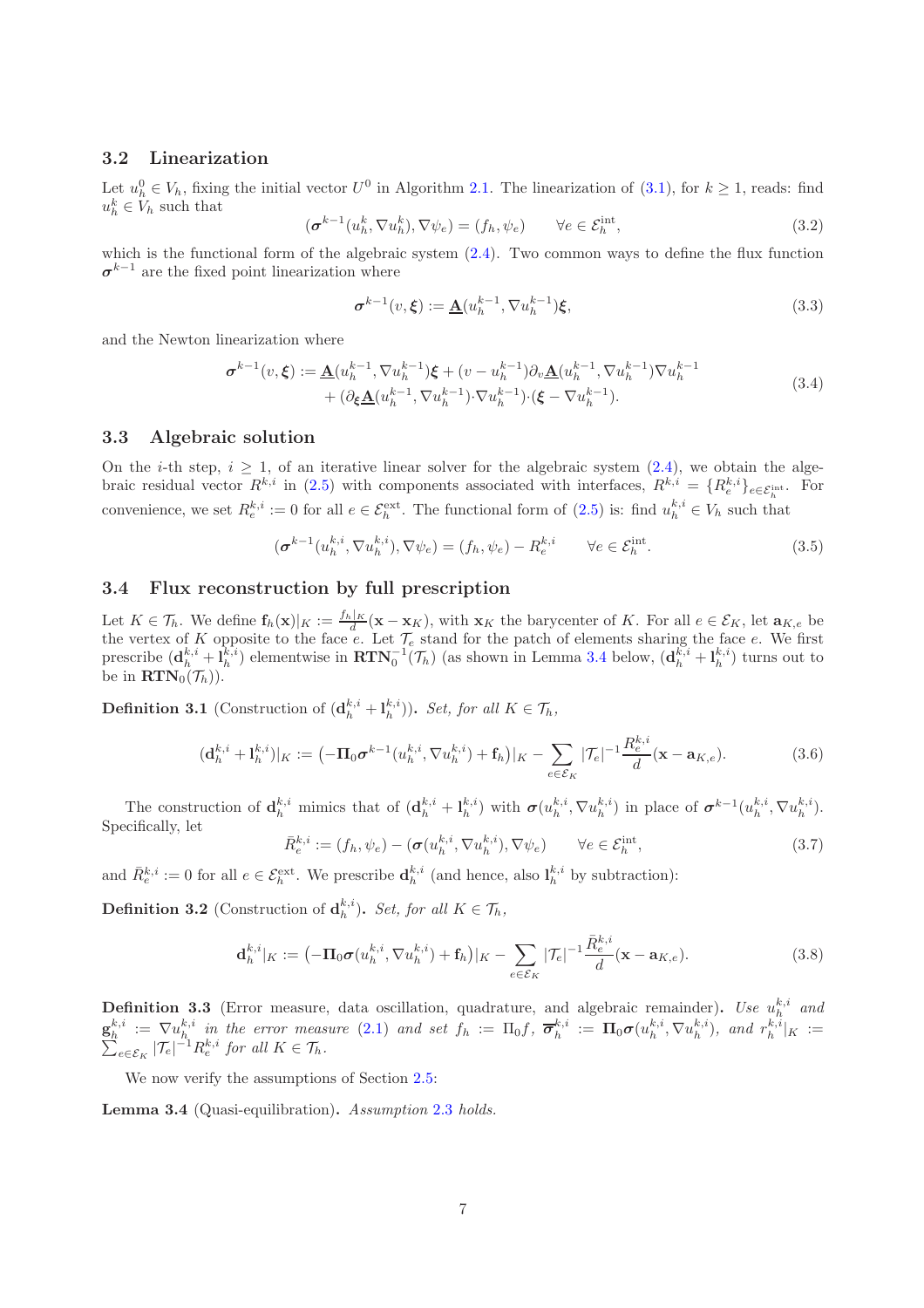Proof. The proof exploits the link between nonconforming finite elements and mixed finite elements, cf. Marini [\[31\]](#page-18-12) or Destuynder and Métivet [\[14\]](#page-18-9). For all  $K \in \mathcal{T}_h$  and all  $e \in \mathcal{E}_K$ , we introduce the geometric weight  $\omega_{e,K} := |K|/|\mathcal{T}_e|$ . Note that  $0 < \omega_{e,K} \leq 1$  and  $\omega_{e,K} = 1$  only on boundary faces. For any interface  $e \in \mathcal{E}_h^{\text{int}}$  such that  $e = \partial K \cap \partial K'$ ,  $K, K' \in \mathcal{T}_h$ , observing that  $\omega_{e,K} + \omega_{e,K'} = 1$ , we define the weighted average of a piecewise polynomial function  $\mathbf{v}_h$  at  $e$  as  $\{\![\mathbf{v}_h]\!]_\omega := \omega_{e,K'}(\mathbf{v}_h|_K)\vert_e + \omega_{e,K}(\mathbf{v}_h|_{K'})\vert_e$ . On boundary faces  $e \in \mathcal{E}_h^{\text{ext}}$ , we set  $\{\!\!\{\mathbf{v}_h\}\!\!\}_{\omega} := \mathbf{v}_h|_e$ . We first show that, for all for all  $K \in \mathcal{T}_h$  and all  $e \in \mathcal{E}_K$ ,

<span id="page-7-0"></span>
$$
(\mathbf{d}_h^{k,i} + \mathbf{l}_h^{k,i})|_{K} \cdot \mathbf{n}_e = \{-\mathbf{\Pi}_0 \boldsymbol{\sigma}^{k-1} (u_h^{k,i}, \nabla u_h^{k,i}) + \mathbf{f}_h\}_{\omega} \cdot \mathbf{n}_e. \tag{3.9}
$$

This is obvious for  $e \in \mathcal{E}_h^{\text{ext}}$ . Let now  $e \in \mathcal{E}_h^{\text{int}}$ . Set  $\mathbf{w}_h := -\Pi_0 \sigma^{k-1}(u_h^{k,i}, \nabla u_h^{k,i}) + \mathbf{f}_h$ . It is readily seen that  $(\boldsymbol{\sigma}^{k-1}(u_h^{k,i}, \nabla u_h^{k,i}), \nabla \psi_e) = |e| [\mathbf{\Pi}_0 \boldsymbol{\sigma}^{k-1}(u_h^{k,i}, \nabla u_h^{k,i})] \cdot \mathbf{n}_e$  and  $(f_h, \psi_e) = |e| [\mathbf{f}_h] \cdot \mathbf{n}_e$  (recall that  $[\cdot]$  denotes the jump across e in the direction of  $n_e$ ). Hence, owing to [\(3.5\)](#page-6-1),  $[\![w_h]\!] \cdot n_e = |e|^{-1} R_e^{k,i}$ . The result [\(3.9\)](#page-7-0) then follows from

<span id="page-7-1"></span>
$$
\mathbf{w}_h|_K \cdot \mathbf{n}_e = \{\!\!\{\mathbf{w}_h\}\!\!\}_{\omega} \cdot \mathbf{n}_e + \omega_{e,K}[\![\mathbf{w}_h]\!]\cdot \mathbf{n}_K
$$
\n(3.10)

and [\(3.6\)](#page-6-2). Now, [\(3.9\)](#page-7-0) shows that  $(d_h^{k,i} + l_h^{k,i})$  has continuous normal component across interfaces, so that  $(d_h^{k,i} + l_h^{k,i}) \in RTN_0(\mathcal{T}_h)$ . Finally, the property [\(2.13\)](#page-4-4) follows by taking the divergence of [\(3.6\)](#page-6-2) and considering the definition of  $r_h^{k,i}$ . □

Lemma 3.5 (Local approximation and convergence). Assumption [2.4](#page-4-2) holds.

*Proof.* The requirement on  $\mathbf{l}_h^{k,i}$  is obvious from Definitions [3.1](#page-6-3) and [3.2.](#page-6-4) Turning to  $\mathbf{d}_h^{k,i}$ , we let  $\mathbf{v}_h :=$  $\overline{\boldsymbol{\sigma}}_h^{k,i} + \mathbf{d}_h^{k,i} \in \mathbf{RTN}_0^{-1}(\mathcal{T}_h)$  and use, for all  $K \in \mathcal{T}_h$ , the estimate  $\|\mathbf{v}_h\|_{q,K} \lesssim \{\sum_{e \in \mathcal{E}_K} h_e \|\mathbf{v}_h|_K \cdot \mathbf{n}_e\|_{q,e}^q\}^{\frac{1}{q}}$  shown in [\[18,](#page-18-5) Section A.4]. Let  $e \in \mathcal{E}_K$ . If  $e \in \mathcal{E}_h^{\text{ext}}$ , using  $\bar{R}_e^{k,i} := 0$  in [\(3.8\)](#page-6-5),  $|\mathbf{x} - \mathbf{x}_K| \leq h_K$ , a q-robust inverse inequality (see [\[18,](#page-18-5) Section A.1 and A.4]), the fact that  $f_h$  is constant on K, and  $\nabla \cdot \overline{\sigma}_h^{k,i} = 0$  yields

$$
h_e \|\mathbf{v}_h|_K \cdot \mathbf{n}_e\|_{q,e}^q = h_e \|f_h|_K d^{-1} (\mathbf{x} - \mathbf{x}_K) \cdot \mathbf{n}_e\|_{q,e}^q \leq h_K^{1+q} \|f_h|_K \|_{q,e}^q
$$
  

$$
\lesssim h_K^q \|f_h\|_{q,K}^q = h_K^q \|f_h + \nabla \cdot \overline{\sigma}_h^{k,i}\|_{q,K}^q.
$$

If  $e \in \mathcal{E}_h^{\text{int}}$ , reasoning as in the proof of Lemma [3.4](#page-6-0) yields  $\mathbf{d}_h^{k,i} \cdot \mathbf{n}_e = \{-\overline{\boldsymbol{\sigma}}_h^{k,i} + \mathbf{f}_h\}_{\omega} \cdot \mathbf{n}_e$  (so that  $\mathbf{d}_h^{k,i} \in$  $\text{RTN}_0(\mathcal{T}_h)$ . Using this relation, [\(3.10\)](#page-7-1) to evaluate  $\mathbf{v}_h|_K \cdot \mathbf{n}_e$ , and the continuity of the normal component of  $\mathbf{d}_h^{k,i}$  yields  $\mathbf{v}_h|_K \cdot \mathbf{n}_e = \{\!\!\{\mathbf{f}_h\}\!\!\}_{\omega} \cdot \mathbf{n}_e + \omega_{e,K}[\overline{\boldsymbol{\sigma}}_h^{k,i}] \cdot \mathbf{n}_K$ . We conclude by proceeding as in the first part of the proof.  $\Box$ 

#### <span id="page-7-2"></span>3.5 Flux reconstruction by local mixed problems with prescription

A slightly tighter flux reconstruction was considered in Section 6 of Part I. For all  $K \in \mathcal{T}_h$  and all  $e \in \mathcal{E}_K$ , let  $K_e$  be the sub-simplex of K formed by the face e and the barycenter  $\mathbf{x}_K$ . Let  $D_e$  regroup the two (or one for boundary faces) sub-simplices which share e. Then, the tighter flux reconstruction consists in replacing in the last terms of [\(3.6\)](#page-6-2) and [\(3.8\)](#page-6-5) the vertex  $a_{K,e}$  by the barycenter  $x_K$  and  $|\mathcal{T}_e|^{-1}$  by  $|D_e|^{-1}$ . The advantage is that, using local stopping criteria, elementwise efficiency (without neighbors) can be proven on each element of the dual mesh  $\mathcal{D}_h = \{D_e\}_{e \in \mathcal{E}_h}$ . Moreover, for all  $D_e \in \mathcal{D}_h$  with outward normal  $\mathbf{n}_{D_e}$ , letting  $S_{D_e}$  collect the sub-simplices in  $D_e$ ,

$$
(\mathbf{d}^{k,i}_h+\mathbf{l}^{k,i}_h)|_{D_e}=\arg\inf_{\{\mathbf{v}_h\in\mathbf{RTN}_0^{\mathrm{N}}(\mathcal{S}_{D_e}),\nabla\cdot\mathbf{v}_h=f_h-r_h^{k,i}\}}\|\mathbf{\Pi}_0{\pmb\sigma}^{k-1}(u^{k,i}_h,\nabla u^{k,i}_h)+\mathbf{v}_h\|_{D_e},
$$

where  $\text{RTN}_0^N(\mathcal{S}_{D_e})$  fixes to  $-(\Pi_0 \sigma^{k-1}(u_h^{k,i}, \nabla u_h^{k,i})) \cdot \mathbf{n}_{D_e}$  the normal component on those faces of  $\partial D_e$  that are inside  $\Omega$ , see [\[20\]](#page-18-11), [\[21,](#page-18-4) Section 4.5], or [\[25,](#page-18-13) Section 7.3], and  $r_h^{k,i}|_{D_e} = R_e^{k,i}|D_e|^{-1}$ . This construction stems from the face-centered finite volume method, where the equivalent of [\(3.5\)](#page-6-1), yielding the same solution  $u_h^{k,i}$ , is,

$$
-\langle \Pi_0 \sigma^{k-1}(u_h^{k,i}, \nabla u_h^{k,i}) \cdot \mathbf{n}_{D_e}, 1 \rangle_{\partial D_e} = (f_h, 1)_{D_e} - R_e^{k,i} \qquad \forall e \in \mathcal{E}_h^{\text{int}}.
$$
 (3.11)

A similar construction can be devised for  $\mathbf{d}_h^{k,i}$ .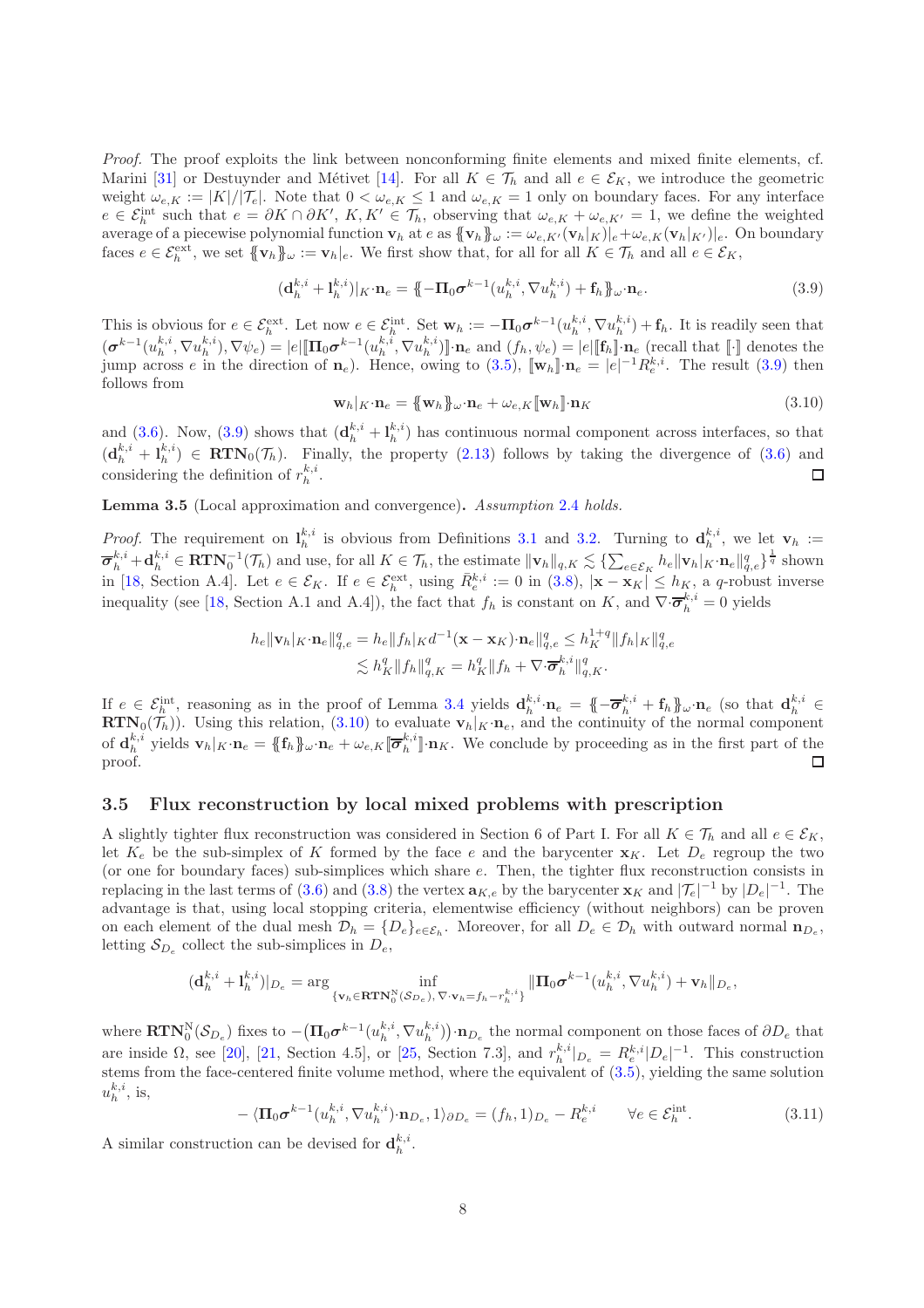#### <span id="page-8-1"></span>3.6 Flux reconstruction by local mixed problems without prescription

We finally present a construction inspired by the approach of Braess and Schöberl [\[5\]](#page-17-3) for conforming finite elements, see Section [4.4.](#page-9-0) For all  $e \in \mathcal{E}_h$ , let  $\mathbf{RTN}_0^{N,0}(\mathcal{T}_e)$  denote the subspace of  $\mathbf{RTN}_0(\mathcal{T}_e)$  with zero normal flux through  $\partial\mathcal{T}_e$  for  $e \in \mathcal{E}_h^{\text{int}}$  and through that part of the boundary of  $\mathcal{T}_e$  which lies inside  $\Omega$  for  $e \in \mathcal{E}_h^{\text{ext}}$ . Let  $\mathbb{P}_0^*(\mathcal{T}_e)$  be spanned by piecewise constants on  $\mathcal{T}_e$  with zero mean on  $\mathcal{T}_e$  when  $e \in \mathcal{E}_h^{\text{int}}$ ; when  $e \in \mathcal{E}_h^{\text{ext}},$  the mean value condition is not imposed. Define  $(\mathbf{d}_e^{k,i} + \mathbf{l}_e^{k,i}) \in \text{RTN}_0^{N,0}(\mathcal{T}_e)$  and  $q_e \in \mathbb{P}_0^*(\mathcal{T}_e)$  by the solution of the following mixed finite element problem on  $\mathcal{T}_e$ .

$$
\begin{split}\n(\mathbf{d}_{e}^{k,i} + \mathbf{l}_{e}^{k,i}, \mathbf{v}_{h})_{\mathcal{T}_{e}} - (q_{e}, \nabla \cdot \mathbf{v}_{h})_{\mathcal{T}_{e}} &= -(\psi_{e} \mathbf{\Pi}_{0} \boldsymbol{\sigma}^{k-1} (u_{h}^{k,i}, \nabla u_{h}^{k,i}), \mathbf{v}_{h})_{\mathcal{T}_{e}}, \\
(\nabla \cdot (\mathbf{d}_{e}^{k,i} + \mathbf{l}_{e}^{k,i}), \phi_{h})_{\mathcal{T}_{e}} &= (f_{h} \psi_{e} - \boldsymbol{\sigma}^{k-1} (u_{h}^{k,i}, \nabla u_{h}^{k,i}) \cdot \nabla \psi_{e}, \phi_{h})_{\mathcal{T}_{e}} - (R_{e}^{k,i}, \phi_{h})_{\mathcal{T}_{e}} |\mathcal{T}_{e}|^{-1},\n\end{split}
$$

for all  $(\mathbf{v}_h, \phi_h) \in \mathbf{RTN}_0^{N,0}(\mathcal{T}_e) \times \mathbb{P}_0^*(\mathcal{T}_e)$ . Then, set  $\mathbf{d}_h^{k,i} + \mathbf{l}_h^{k,i} := \sum_{e \in \mathcal{E}_h} (\mathbf{d}_e^{k,i} + \mathbf{l}_e^{k,i})$ . In the above problems, we can take  $\phi_h \in \mathbb{P}_0(\mathcal{T}_e)$  since [\(3.5\)](#page-6-1) yields, for all  $e \in \mathcal{E}_h^{\text{int}}$ , the Neumann compatibility condition

$$
(f_h, \psi_e)_{\mathcal{T}_e} - (\boldsymbol{\sigma}^{k-1}(u_h^{k,i}, \nabla u_h^{k,i}), \nabla \psi_e)_{\mathcal{T}_e} - R_e^{k,i} = 0.
$$
 (3.12)

It can be shown that the constructions of  $(\mathbf{d}_h^{k,i} + \mathbf{l}_h^{k,i})$  from Definition [3.1](#page-6-3) and the present one coincide. A similar construction can be devised for  $\mathbf{d}_{h}^{k,i}$ .

### 4 Conforming finite elements

We treat here the discretization of problem  $(1.2)$  by conforming finite elements. We focus on flux recon-struction through local mixed problems without prescription, following Braess and Schöberl [\[5\]](#page-17-3), cf. also Destuynder and Métivet [\[15\]](#page-18-10). A slightly tighter construction without prescription is possible in the piecewise affine case. Similarly to Section [3.5,](#page-7-2) this construction exploits the links between the piecewise affine finite element method and the vertex-centered finite volume method and allows for a fully local statement (without neighbors) of the local efficiency result on a vertex-centered dual mesh, cf. Luce and Wohlmuth [\[30\]](#page-18-3) and [\[18\]](#page-18-5).

#### 4.1 Discretization

Let  $V_h := \mathbb{P}_m(\mathcal{T}_h) \cap V$ ,  $m \geq 1$ , be the usual finite element space of continuous, piecewise m-th order polynomial functions. The corresponding discretization of problem [\(1.2\)](#page-0-1) reads: find  $u_h \in V_h$  such that

<span id="page-8-0"></span>
$$
(\sigma(u_h, \nabla u_h), \nabla v_h) = (f_h, v_h) \qquad \forall v_h \in V_h.
$$
\n(4.1)

Let  $\psi_j \in V_h$ ,  $j \in \mathcal{C} := \{1, \ldots, \dim(V_h)\}\)$ , denote the basis functions of  $V_h$ . Employing these functions in [\(4.1\)](#page-8-0) gives rise to the nonlinear algebraic system [\(2.3\)](#page-2-1).

#### 4.2 Linearization

Let  $u_h^0 \in V_h$ , fixing the initial vector  $U^0$  in Algorithm 2.1. The linearization of  $(4.1)$ , for  $k \ge 1$ , reads: find  $u_h^k \in V_h$  such that

$$
(\boldsymbol{\sigma}^{k-1}(u_h^k, \nabla u_h^k), \nabla \psi_j) = (f, \psi_j) \qquad \forall j \in \mathcal{C},
$$
\n(4.2)

which is the functional form of the algebraic system  $(2.4)$ . Two common ways to define the flux function  $\sigma^{k-1}$  are the fixed point linearization [\(3.3\)](#page-6-6) and the Newton linearization [\(3.4\)](#page-6-7).

#### 4.3 Algebraic solution

On the *i*-th step,  $i \geq 1$ , of an iterative linear solver for the algebraic system  $(2.4)$ , we obtain the algebraic residual vector  $R^{k,i}$  in [\(2.5\)](#page-3-6), with components associated with the set  $\mathcal{C}, R^{k,i} = \{R_j^{k,i}\}_{j \in \mathcal{C}}$ . The functional form of [\(2.5\)](#page-3-6) is: find  $u_h^{k,i} \in V_h$  such that

<span id="page-8-2"></span>
$$
(\boldsymbol{\sigma}^{k-1}(u_h^{k,i}, \nabla u_h^{k,i}), \nabla \psi_j) = (f, \psi_j) - R_j^{k,i} \qquad \forall j \in \mathcal{C}.
$$
\n
$$
(4.3)
$$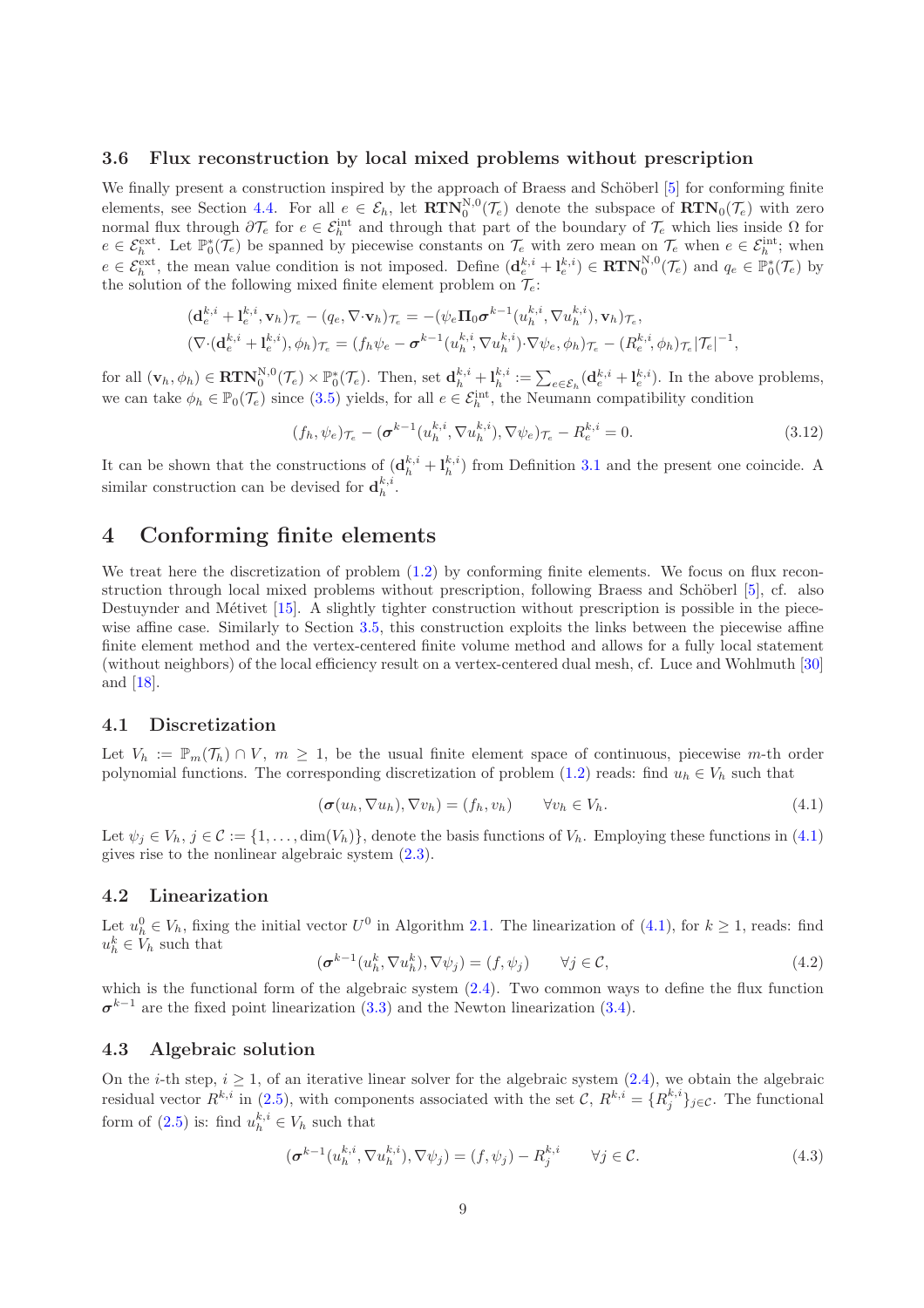#### <span id="page-9-0"></span>4.4 Flux reconstruction by local mixed problems without prescription

We construct  $(\mathbf{d}_h^{k,i} + \mathbf{l}_h^{k,i}) \in \mathbf{RTN}_l(\mathcal{T}_h)$  with  $l := m - 1$  or  $l := m$ . The construction uses the partition of unity together with local mixed finite element problems posed on patches around mesh vertices, as outlined in Section [3.6.](#page-8-1) Let  $V_h$  denote the set of mesh vertices with subsets  $V_h^{\text{int}}$  for interior vertices and  $V_h^{\text{ext}}$  for boundary ones. Let  $\psi_{\mathbf{a}} \in \mathbb{P}_1(\mathcal{T}_h) \cap C^0(\Omega)$  stand for the classical hat basis function associated with vertex  $\mathbf{a} \in \mathcal{V}_h$ . To distribute the algebraic residual onto vertices, we set, for all  $\mathbf{a} \in \mathcal{V}_h^{\text{int}}, R^{k,i}_\mathbf{a} := \sum_{j \in \mathcal{C}} \beta_j R_j^{k,i}$ where the coefficients  $\beta_j$  are such that  $\psi_{\mathbf{a}} = \sum_{j \in \mathcal{C}} \beta_j \psi_j$ , while, for  $\mathbf{a} \in \mathcal{V}_h^{\text{ext}}$ , we set  $R_{\mathbf{a}}^{k,i} := 0$ . Furthermore, for all  $\mathbf{a} \in \mathcal{V}_h$ , let  $\mathcal{T}_{\mathbf{a}}$  be the patch of elements of  $\mathcal{T}_h$  that share  $\mathbf{a}$ , and let  $\mathbf{RTN}_l^{N,0}(\mathcal{T}_{\mathbf{a}})$  be the subspace of  $\mathbf{RTN}_l(\mathcal{T}_a)$  with zero normal flux through  $\partial \mathcal{T}_a$  for  $a \in \mathcal{V}_h^{\text{int}}$  and through that part of  $\partial \mathcal{T}_a$  which lies inside  $\Omega$ for  $\mathbf{a} \in \mathcal{V}_h^{\text{ext}}$ . Let  $\mathbb{P}_l^*(\mathcal{T}_a)$  be spanned by piecewise *l*-th order polynomials on  $\mathcal{T}_a$  with zero mean on  $\mathcal{T}_a$  when  $\mathbf{a} \in \mathcal{V}_h^{\text{int}}$ ; when  $\mathbf{a} \in \mathcal{V}_h^{\text{ext}}$ , the mean value condition is not imposed.

<span id="page-9-1"></span>**Definition 4.1** (Construction of  $(\mathbf{d}_h^{k,i} + \mathbf{l}_h^{k,i})$ ). For all vertices  $\mathbf{a} \in \mathcal{V}_h$ , define  $(\mathbf{d}_\mathbf{a}^{k,i} + \mathbf{l}_\mathbf{a}^{k,i}) \in \mathbf{RTN}_l^{N,0}(\mathcal{T}_\mathbf{a})$ and  $q_{\mathbf{a}} \in \mathbb{P}_l^*(\mathcal{T}_{\mathbf{a}})$  by

<span id="page-9-2"></span>
$$
(\mathbf{d}_{\mathbf{a}}^{k,i} + \mathbf{l}_{\mathbf{a}}^{k,i}, \mathbf{v}_h)_{\mathcal{T}_{\mathbf{a}}} - (q_{\mathbf{a}}, \nabla \cdot \mathbf{v}_h)_{\mathcal{T}_{\mathbf{a}}} = -(\mathbf{I}_l^{\text{RTN}}(\psi_{\mathbf{a}} \mathbf{\Pi}_l \boldsymbol{\sigma}^{k-1}(u_h^{k,i}, \nabla u_h^{k,i})), \mathbf{v}_h)_{\mathcal{T}_{\mathbf{a}}},\tag{4.4a}
$$

$$
(\nabla \cdot (\mathbf{d}_{\mathbf{a}}^{k,i} + \mathbf{l}_{\mathbf{a}}^{k,i}), \phi_h)_{\mathcal{T}_{\mathbf{a}}} = (f\psi_{\mathbf{a}} - \boldsymbol{\sigma}^{k-1}(u_h^{k,i}, \nabla u_h^{k,i}) \cdot \nabla \psi_{\mathbf{a}}, \phi_h)_{\mathcal{T}_{\mathbf{a}}} - (R_{\mathbf{a}}^{k,i}, \phi_h)_{\mathcal{T}_{\mathbf{a}}} | \mathcal{T}_{\mathbf{a}} |^{-1},
$$
(4.4b)

for all  $(\mathbf{v}_h, \phi_h) \in \mathbf{RTN}_l^{N,0}(\mathcal{T}_a) \times \mathbb{P}_l^*(\mathcal{T}_a)$ . Then, set  $\mathbf{d}_h^{k,i} + \mathbf{l}_h^{k,i} := \sum_{\mathbf{a} \in \mathcal{V}_h} (\mathbf{d}_{\mathbf{a}}^{k,i} + \mathbf{l}_{\mathbf{a}}^{k,i})$ .

In the above problems, we can take  $\phi_h \in \mathbb{P}_l(\mathcal{T}_a)$  since multiplying [\(4.3\)](#page-8-2) by the coefficients  $\beta_j$ , summing over all  $j \in \mathcal{C}$ , and using the definition of  $R_{\mathbf{a}}^{k,i}$ , yields, for all  $\mathbf{a} \in \mathcal{V}_h^{\text{int}}$ , the Neumann compatibility condition

<span id="page-9-4"></span><span id="page-9-3"></span>
$$
(\boldsymbol{\sigma}^{k-1}(u_h^{k,i}, \nabla u_h^{k,i}), \nabla \psi_\mathbf{a})_{\mathcal{T}_\mathbf{a}} = (f, \psi_\mathbf{a})_{\mathcal{T}_\mathbf{a}} - R_\mathbf{a}^{k,i}.
$$
\n(4.5)

Moreover, it can be shown that the construction of Definition [4.1](#page-9-1) is equivalent to the one proposed by Braess and Schöberl [\[5\]](#page-17-3). We proceed similarly for  $\mathbf{d}_{h}^{k,i}$ . Set

<span id="page-9-6"></span>
$$
\bar{R}_{\mathbf{a}}^{k,i} := (f, \psi_{\mathbf{a}})_{\mathcal{T}_{\mathbf{a}}} - (\sigma(u_h^{k,i}, \nabla u_h^{k,i}), \nabla \psi_{\mathbf{a}})_{\mathcal{T}_{\mathbf{a}}} \qquad \forall \mathbf{a} \in \mathcal{V}_h^{\text{int}}, \tag{4.6}
$$

and for any  $\mathbf{a} \in \mathcal{V}_h^{\text{ext}},$  set  $\bar{R}_{\mathbf{a}}^{k,i} := 0$ .

<span id="page-9-5"></span>**Definition 4.2** (Construction of  $\mathbf{d}_h^{k,i}$ ). Define  $\mathbf{d}_\mathbf{a}^{k,i} \in \mathbf{RTN}_l^{N,0}(\mathcal{T}_\mathbf{a})$  and  $\bar{q}_\mathbf{a} \in \mathbb{P}_l^*(\mathcal{T}_\mathbf{a})$  by solving the mixed finite element problems [\(4.4\)](#page-9-2) with  $\sigma(u_h^{k,i}, \nabla u_h^{k,i})$  in place of  $\sigma^{k-1}(u_h^{k,i}, \nabla u_h^{k,i})$  and  $\bar{R}_{\bf a}^{k,i}$  in place of  $R_{\bf a}^{k,i}$ . Then, set  $\mathbf{d}_h^{k,i} := \sum_{\mathbf{a} \in \mathcal{V}_h} \mathbf{d}_\mathbf{a}^{k,i}.$ 

**Definition 4.3** (Error measure, data oscillation, quadrature, and algebraic remainder). Use  $u_h^{k,i}$  and  $\mathbf{g}_h^{k,i} := \nabla u_h^{k,i}$  in the error measure [\(2.1\)](#page-2-0) and set  $f_h := \Pi_l f, \ \overline{\boldsymbol{\sigma}}_h^{k,i} := \Pi_l \boldsymbol{\sigma}(u_h^{k,i}, \nabla u_h^{k,i})$ , and  $r_h^{k,i}$ <br> $\sum_{\mathbf{a} \in \mathcal{V}_k} |\mathcal{T}_{\mathbf{a}}|^{-1} R_{\mathbf{a}}^{k,i}$  for all  $K \in \mathcal{T}_h$ , where  $\mathcal{V}_K$  collects  $|_K| :=$  $_{\mathbf{a}\in\mathcal{V}_K}|\mathcal{T}_\mathbf{a}|^{-1}R_\mathbf{a}^{k,i}$  for all  $K\in\mathcal{T}_h$ , where  $\mathcal{V}_K$  collects the vertices of the element K.

We now verify the assumptions of Section [2.5:](#page-4-3)

Lemma 4.4 (Quasi-equilibration). Assumption [2.3](#page-4-1) holds.

*Proof.* Let  $K \in \mathcal{T}_h$  and let  $v_h \in \mathbb{P}_l(K)$  (and zero elsewhere) be fixed. For any  $\mathbf{a} \in \mathcal{V}_K$ , by [\(4.5\)](#page-9-3), we can take  $v_h$  as test function  $\phi_h$  in [\(4.4b\)](#page-9-4). Since  $\sum_{\mathbf{a}\in\mathcal{V}_K}\psi_{\mathbf{a}}|_K=1$  and  $\sum_{\mathbf{a}\in\mathcal{V}_K}\nabla\psi_{\mathbf{a}}|_K=0$  ( $\psi_{\mathbf{a}}$  form a partition of unity on  $K$ ), we infer

$$
(\nabla \cdot (\mathbf{d}_h^{k,i} + \mathbf{l}_h^{k,i}), v_h)_K = \sum_{\mathbf{a}\in\mathcal{V}_K} (\nabla \cdot (\mathbf{d}_\mathbf{a}^{k,i} + \mathbf{l}_\mathbf{a}^{k,i}), v_h)_K = (f, v_h)_K - \sum_{\mathbf{a}\in\mathcal{V}_K} (R_\mathbf{a}^{k,i}, v_h)_K |\mathcal{T}_\mathbf{a}|^{-1},
$$

whence the assertion of the lemma follows from the definition of  $r_h^{k,i}$ .

Lemma 4.5 (Local approximation and convergence). Assumption [2.4](#page-4-2) holds.

 $\Box$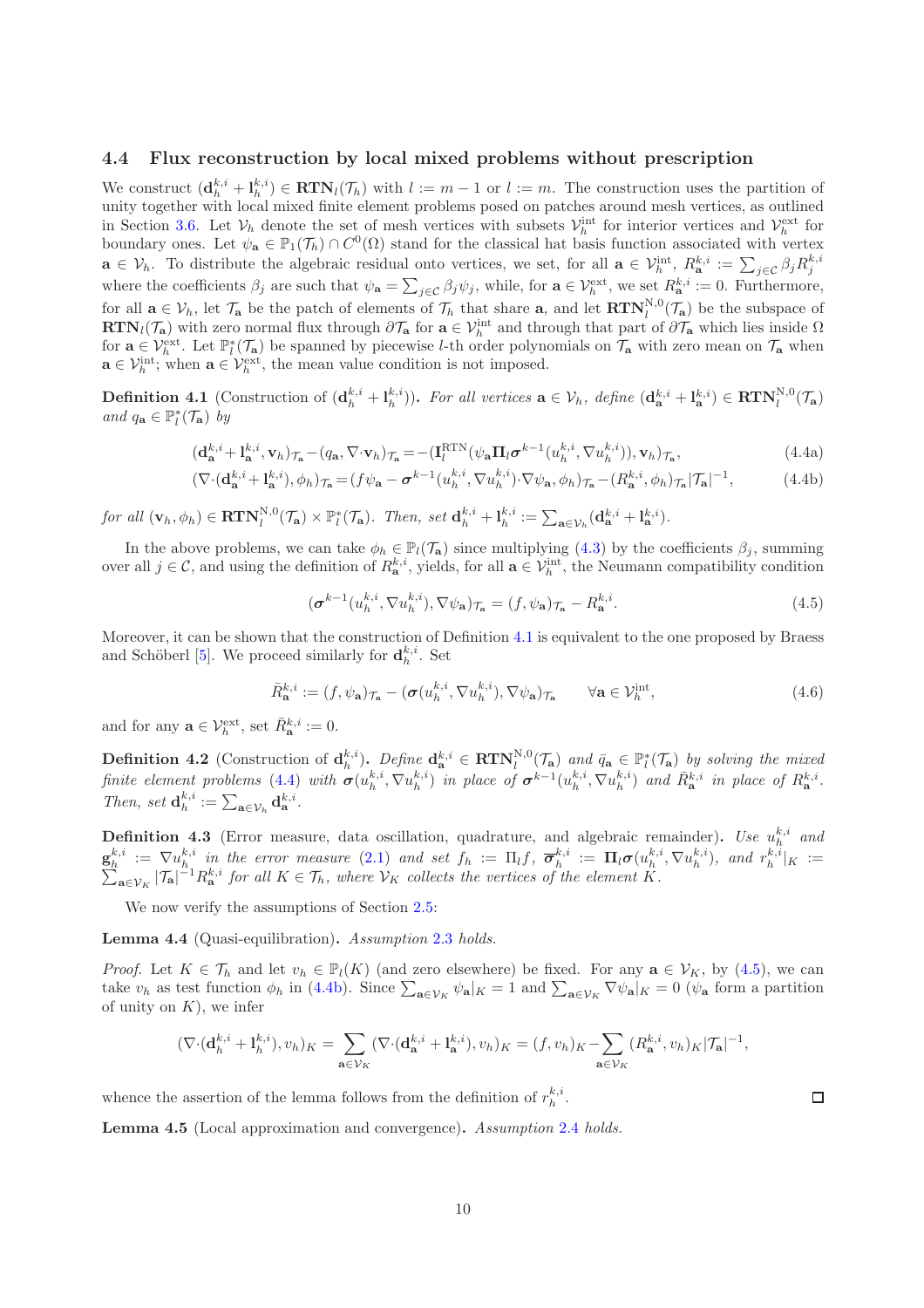*Proof.* The requirement on  $l_h^{k,i}$  is obvious from Definitions [4.1](#page-9-1) and [4.2.](#page-9-5) Turning to  $d_h^{k,i}$ , let  $K \in \mathcal{T}_h$ . Since  $I_l^{\text{RTN}}(\overline{\sigma}_h^{k,i}) = \overline{\sigma}_h^{k,i}$ , by the partition of unity and linearity of the projection operator  $I_l^{\text{RTN}}$ , it follows that  $(\mathbf{d}_h^{k,i} + \overline{\sigma}_h^{k,i})|_K = (\mathbf{d}_h^{k,i} + \mathbf{I}_l^{\text{RTN}}(\overline{\sigma}_h^{k,i}))|_K = \sum_{\mathbf{a}\in\mathcal{V}_K}(\mathbf{d}_\mathbf{a}^{k,i} + \mathbf{I}_l^{\text{RTN}}(\psi_\mathbf{a}\overline{\sigma}_h^{k,i}))|_K$ . We thus only work with  $(\mathbf{d}_{\mathbf{a}}^{k,i} + \mathbf{I}_{l}^{\text{RTN}}(\psi_{\mathbf{a}}\overline{\boldsymbol{\sigma}}_h^{k,i}))|_K$  for one vertex  $\mathbf{a} \in \mathcal{V}_K$ , or, more precisely, with  $(\mathbf{d}_{\mathbf{a}}^{k,i} + \mathbf{I}_{l}^{\text{RTN}}(\psi_{\mathbf{a}}\overline{\boldsymbol{\sigma}}_h^{k,i}))|_{\mathcal{T}_{\mathbf{a}}},$ in order to prove [\(2.16\)](#page-4-5). Note that  $(\sigma(u_h^{k,i}, \nabla u_h^{k,i}), \nabla \psi_a)_{\tau_a} = (\overline{\sigma}_h^{k,i}, \nabla \psi_a)_{\tau_a}$  and, for all  $\phi_h \in \mathbb{P}_l(\mathcal{T}_a)$ ,  $(\sigma(u_h^{k,i}, \nabla u_h^{k,i}) \cdot \nabla \psi_a, \phi_h)_{\mathcal{T}_a} = (\overline{\sigma}_h^{k,i} \cdot \nabla \psi_a, \phi_h)_{\mathcal{T}_a}$ , so that we can replace  $\sigma(u_h^{k,i}, \nabla u_h^{k,i})$  by  $\overline{\sigma}_h^{k,i}$  everywhere in Definition [4.2.](#page-9-5) We next proceed as in [\[18,](#page-18-5) Section A.4], cf. also [\[25,](#page-18-13) Proof of Lemmas 7.5 and 7.8]. Firstly, let  $M(\mathcal{T}_a)$  denote the postprocessing space of Arbogast and Chen [\[2\]](#page-17-10). This is a space of piecewise (discontinuous) polynomials  $m_h$  on  $\mathcal{T}_a$  such that

<span id="page-10-0"></span>
$$
\langle [m_h], v_h \rangle_e = 0 \qquad \forall e \in \mathcal{E}_\mathbf{a}, \ \forall v_h \in \mathbb{P}_l(e), \tag{4.7}
$$

where  $\mathcal{E}_a$  collects the faces to which a belongs. Moreover, the functions  $m_h$  in  $M(\mathcal{T}_a)$  satisfy the condition  $(m_h, 1)_{\tau_a} = 0$  if the vertex a lies in the interior of  $\Omega$ . [\[39,](#page-19-4) Lemma 5.4] and the generalizations of [\[18,](#page-18-5) Section A.4] to the  $L^q(\Omega)$ -setting yield

$$
\| \mathbf{d}_{\mathbf{a}}^{k,i} + \mathbf{I}_l^{\text{RTN}}(\psi_{\mathbf{a}} \overline{\pmb{\sigma}}_h^{k,i}) \|_{q,\mathcal{T}_{\mathbf{a}}} \lesssim \sup_{m_h \in M(\mathcal{T}_{\mathbf{a}}), \, \|\nabla m_h\|_p, \mathcal{T}_{\mathbf{a}} = 1} (\mathbf{d}_{\mathbf{a}}^{k,i} + \mathbf{I}_l^{\text{RTN}}(\psi_{\mathbf{a}} \overline{\pmb{\sigma}}_h^{k,i}), \nabla m_h)_{\mathcal{T}_{\mathbf{a}}}.
$$

Let  $m_h \in M(\mathcal{T}_a)$  with  $\|\nabla m_h\|_{p,\mathcal{T}_a} = 1$  be fixed and consider the right-hand side of the above inequality. The Green theorem, the fact that  $\mathbf{d}_{\mathbf{a}}^{k,i} + \mathbf{I}_l^{\text{RTN}}(\psi_{\mathbf{a}} \overline{\boldsymbol{\sigma}}_h^{k,i})$  has zero normal flux through (a part of)  $\partial \mathcal{T}_{\mathbf{a}}$  together with  $(4.7)$  on  $\partial \mathcal{T}_{a} \cap \partial \Omega$  when  $a \in \mathcal{V}_{h}^{\text{ext}}$ , the fact that  $\mathbf{d}_{a}^{k,i} \in \mathbf{RTN}_{l}^{N,0}(\mathcal{T}_{a}), (4.7)$  $\mathbf{d}_{a}^{k,i} \in \mathbf{RTN}_{l}^{N,0}(\mathcal{T}_{a}), (4.7)$ , and the properties  $(2.17)$  of the projection operator  $\mathbf{I}^{\text{RTN}}_l$  yield

$$
- \sum_{K' \in \mathcal{T}_{\mathbf{a}}} (\nabla \cdot (\mathbf{d}_{\mathbf{a}}^{k,i} + \mathbf{I}_{l}^{\text{RTN}}(\psi_{\mathbf{a}} \overline{\sigma}_{h}^{k,i})), m_h)_{K'} + \sum_{e \in \mathcal{E}_{h}^{\text{int}}, e \cap \mathbf{a} \neq \emptyset} \langle [\![\mathbf{I}_{l}^{\text{RTN}}(\psi_{\mathbf{a}} \overline{\sigma}_{h}^{k,i}) \cdot \mathbf{n}_{e}]\!], m_{h} \rangle_{e}
$$
  
= 
$$
- \sum_{K' \in \mathcal{T}_{\mathbf{a}}} (\nabla \cdot (\mathbf{d}_{\mathbf{a}}^{k,i} + \psi_{\mathbf{a}} \overline{\sigma}_{h}^{k,i}), \Pi_{l}(m_{h}))_{K'} + \sum_{e \in \mathcal{E}_{h}^{\text{int}}, e \cap \mathbf{a} \neq \emptyset} \langle [\![\psi_{\mathbf{a}} \overline{\sigma}_{h}^{k,i} \cdot \mathbf{n}_{e}]\!], \Pi_{l}(m_{h}) \rangle_{e}
$$

that we denote as  $I + II$ . Employing the second lines of the problems of Definition [4.2](#page-9-5) (recall that we can take  $\phi_h \in \mathbb{P}_l(\mathcal{T}_a)$ , the first term I above can be developed as

$$
\begin{split} &-\sum_{K'\in\mathcal{T}_{\mathbf{a}}}(\nabla\cdot(\psi_{\mathbf{a}}\overline{\sigma}_{h}^{k,i}+f\psi_{\mathbf{a}}-\overline{\sigma}_{h}^{k,i}\cdot\nabla\psi_{\mathbf{a}}-\bar{R}_{\mathbf{a}}^{k,i}|\mathcal{T}_{\mathbf{a}}|^{-1}),\Pi_{l}(m_{h}))_{K'}\\ &=\;-\sum_{K'\in\mathcal{T}_{\mathbf{a}}}(\psi_{\mathbf{a}}(\nabla\cdot\overline{\sigma}_{h}^{k,i}+f)-\bar{R}_{\mathbf{a}}^{k,i}|\mathcal{T}_{\mathbf{a}}|^{-1},\Pi_{l}(m_{h}))_{K'}\\ &\leq\Bigg\{\sum_{K'\in\mathcal{T}_{\mathbf{a}}}h_{K'}^{-p}\|m_{h}\|_{p,K'}^{p}\Bigg\}^{\frac{1}{p}}\Bigg\{\sum_{K'\in\mathcal{T}_{\mathbf{a}}}h_{K'}^{q}(\|f+\nabla\cdot\overline{\sigma}_{h}^{k,i}\|_{q,K'}+\|\bar{R}_{\mathbf{a}}^{k,i}|\mathcal{T}_{\mathbf{a}}|^{-1}\|_{q,K'})^{q}\Bigg\}^{\frac{1}{q}}\\ &\lesssim h_{\mathcal{T}_{\mathbf{a}}}^{-1}\|m_{h}\|_{p,\mathcal{T}_{\mathbf{a}}}\Bigg(\Bigg\{\sum_{K'\in\mathcal{T}_{\mathbf{a}}}h_{K'}^{q}\|f+\nabla\cdot\overline{\sigma}_{h}^{k,i}\|_{q,K'}^{q}\Bigg\}^{\frac{1}{q}}+|\bar{R}_{\mathbf{a}}^{k,i}||\mathcal{T}_{\mathbf{a}}|^{-1+\frac{1}{q}}h_{\mathcal{T}_{\mathbf{a}}}\Bigg),\end{split}
$$

where we have also used the Hölder inequality, the stability of the  $\Pi_l$ -projection, and the fact that  $\|\psi_{\mathbf{a}}\|_{\infty,\mathcal{T}_{\mathbf{a}}}$ 1. Finally, for any interior vertex  $a$ , we get from  $(4.6)$ , the Green theorem, the Hölder inequality, and the p-robust inverse inequality  $\|\psi_{\mathbf{a}}\|_{p,e} \lesssim h_e^{-\frac{1}{p}} \|\psi_{\mathbf{a}}\|_{p,K}$ ,  $e \in \mathcal{E}_{K'}$ , see [\[18,](#page-18-5) Section A.4], that the term  $\bar{R}_{\mathbf{a}}^{k,i}$  can be developed as

$$
\begin{split} &\sum_{K' \in \mathcal{T}_{\mathbf{a}}} (f + \nabla \cdot \overline{\pmb{\sigma}}_h^{k,i}, \psi_{\mathbf{a}})_{K'} - \sum_{e \in \mathcal{E}_h^{\mathrm{int}}, e \cap \mathbf{a} \neq \emptyset} \langle [\![ \overline{\pmb{\sigma}}_h^{k,i} \cdot \mathbf{n}_e ]\!], \psi_{\mathbf{a}} \rangle_e \\ &\lesssim \left( \left\{ \sum_{K' \in \mathcal{T}_{\mathbf{a}}} h_{K'}^q \| f + \nabla \cdot \overline{\pmb{\sigma}}_h^{k,i} \|_{q,K'}^q \right\}^\frac{1}{q} + \left\{ \sum_{e \in \mathcal{E}_h^{\mathrm{int}}, e \cap \mathbf{a} \neq \emptyset} h_e \| [\![ \overline{\pmb{\sigma}}_h^{k,i} \cdot \mathbf{n}_e ]\!]\|_{q,e}^q \right\}^\frac{1}{q} \right) h_{\mathcal{T}_{\mathbf{a}}}^{-1} |\mathcal{T}_{\mathbf{a}}|^\frac{1}{p}. \end{split}
$$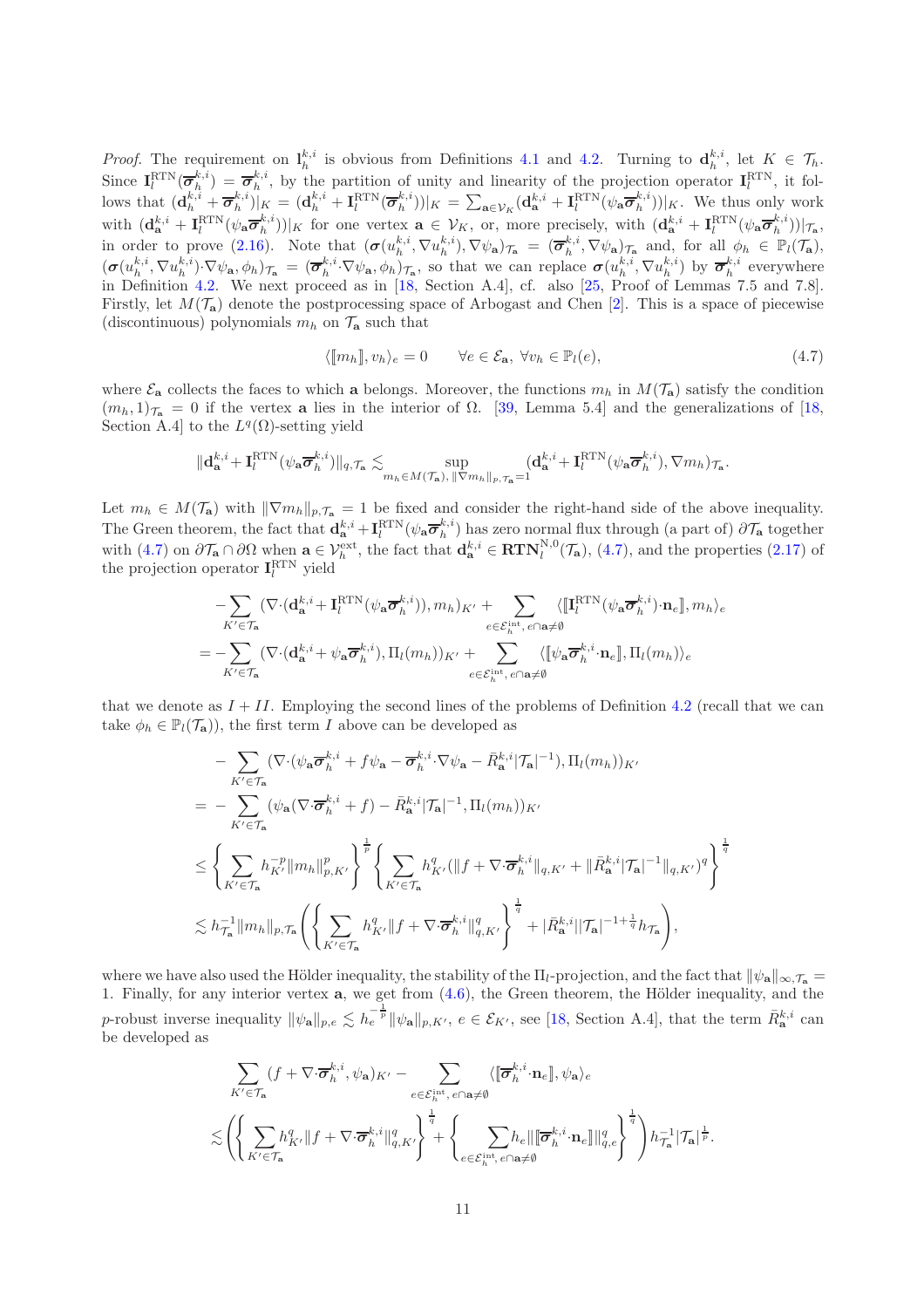Using the p-robust discrete Poincaré/Friedrichs inequality  $\|m_h\|_{p,\mathcal{T}_a} \lesssim h_{\mathcal{T}_a} \|\nabla m_h\|_{p,\mathcal{T}_a}$  from [\[18,](#page-18-5) Section A.4] and the triangle inequality for separating the data oscillation terms  $\eta_{osc,K}^{k,i}$ , we conclude that  $I \leq \eta_{\sharp,\mathfrak{T}_K}^{k,i}$  +  $\eta_{\text{osc},\mathfrak{T}_K}^{k,i}$ . Proceeding similarly for the jump term II (with the above treatment of  $\psi_a$  and  $\Pi_l$ ) yields the desired result.  $\Box$ 

### 5 Interior penalty discontinuous Galerkin (IPDG) for quasi-linear diffusion

We treat here the discretization of the quasi-linear diffusion problem (so that  $p = q = 2$  and  $\sigma(v, \xi) = \mathbf{A}(v)\xi$ ) by the IPDG method. We focus on flux reconstruction by full prescription, which is the easiest in practice, extending the work of Kim [\[28\]](#page-18-2) and [\[19\]](#page-18-14) on discretization errors. Reconstruction by local mixed problems with prescription can be achieved by proceeding as in [\[20\]](#page-18-11); reconstruction without prescription can also be considered by proceeding as in Section [6.4.](#page-14-1)

#### 5.1 Discretization

Let  $V_h := \mathbb{P}_m(\mathcal{T}_h)$ ,  $m \geq 1$ . The IPDG discretization of problem  $(1.2)$  reads: find  $u_h \in V_h$  such that, for all  $v_h \in V_h$ ,

$$
(\boldsymbol{\sigma}(u_h, \nabla u_h), \nabla v_h) - \sum_{e \in \mathcal{E}_h} \{ \langle \{\boldsymbol{\sigma}(u_h, \nabla u_h)\} \cdot \mathbf{n}_e, \llbracket v_h \rrbracket \rangle_e + \theta \langle \{\underline{\mathbf{A}}(u_h) \nabla v_h\} \cdot \mathbf{n}_e, \llbracket u_h \rrbracket \rangle_e \} + \sum_{e \in \mathcal{E}_h} \langle \bar{\alpha}_e h_e^{-1} \llbracket u_h \rrbracket, \llbracket v_h \rrbracket \rangle_e = (f, v_h),
$$
\n(5.1)

<span id="page-11-0"></span>with  $\theta \in \{-1, 0, 1\}$  and  $\bar{\alpha}_e := \|\underline{\mathbf{A}}\|_{L^\infty(\mathbb{R})}$   $\chi_e$  where  $\chi_e$  is a large enough positive parameter. The average operator {{·}} yields the mean value of the traces from adjacent mesh elements on interfaces and the actual trace on boundary faces. Testing  $(5.1)$  against the basis functions in  $V<sub>h</sub>$  gives rise to the nonlinear algebraic system [\(2.3\)](#page-2-1); these basis functions are denoted  $\psi_{K,j}$ , for all  $K \in \mathcal{T}_h$  and all  $j \in \mathcal{C}_K := \{1, \ldots, \dim(\mathbb{P}_m(K))\}.$ 

#### 5.2 Linearization

Let  $u_h^0 \in V_h$ , fixing the initial vector  $U^0$  in Algorithm 2.1. The linearization of  $(5.1)$ , for  $k \ge 1$ , reads: find  $u_h^k \in V_h$  such that, for all  $K \in \mathcal{T}_h$  and all  $j \in \mathcal{C}_K$ ,

$$
(\boldsymbol{\sigma}^{k-1}(u_h^k, \nabla u_h^k), \nabla \psi_{K,j}) - \sum_{e \in \mathcal{E}_h} \{ \langle \{\boldsymbol{\sigma}^{k-1}(u_h^k, \nabla u_h^k) \} \cdot \mathbf{n}_e, [\psi_{K,j}] \rangle_e + \theta \langle \{\mathbf{\underline{A}}^{k-1}(u_h^k) \nabla \psi_{K,j} \} \cdot \mathbf{n}_e, [u_h^k] \rangle_e \} + \sum_{e \in \mathcal{E}_h} \langle \bar{\alpha}_e h_e^{-1} [u_h^k], [\psi_{K,j}] \rangle_e = (f, \psi_{K,j}),
$$
(5.2)

which is the functional form of [\(2.4\)](#page-3-0). The fixed point linearization corresponds to  $\sigma^{k-1}(v,\xi) := \underline{\mathbf{A}}(u_h^{k-1})\xi$ and  $\underline{\mathbf{A}}^{k-1}(v) := \underline{\mathbf{A}}(u_h^{k-1}),$  and the Newton linearization to

$$
\sigma^{k-1}(v,\xi) := \underline{\mathbf{A}}(u_h^{k-1})\xi + (v - u_h^{k-1})\partial_v \underline{\mathbf{A}}(u_h^{k-1})\nabla u_h^{k-1},
$$
\n(5.3a)

$$
\underline{\mathbf{A}}^{k-1}(v) := \underline{\mathbf{A}}(u_h^{k-1}) + \partial_v \underline{\mathbf{A}}(u_h^{k-1})(v - u_h^{k-1}).
$$
\n(5.3b)

### 5.3 Algebraic solution

On the *i*-th step,  $i \geq 1$ , of an iterative linear solver for the algebraic system  $(2.4)$ , we obtain the system  $(2.5)$ with algebraic residual vector  $R^{k,i} = \{R^{k,i}_{K,j}\}_{K \in \mathcal{T}_h, j \in \mathcal{C}_K}$ . The functional form of  $(2.5)$  is: find  $u_h^{k,i} \in V_h$  such that, for all  $K \in \mathcal{T}_h$  and all  $j \in \mathcal{C}_K$ ,

$$
\begin{split}\n & (\boldsymbol{\sigma}^{k-1}(\boldsymbol{u}_h^{k,i}, \nabla \boldsymbol{u}_h^{k,i}), \nabla \psi_{K,j}) - \sum_{e \in \mathcal{E}_h} \{ \langle \{\boldsymbol{\sigma}^{k-1}(\boldsymbol{u}_h^{k,i}, \nabla \boldsymbol{u}_h^{k,i})\} \cdot \mathbf{n}_e, [\![\psi_{K,j}]\!] \rangle_e \\
 & + \theta \langle \{\!\{\underline{\mathbf{A}}^{k-1}(\boldsymbol{u}_h^{k,i}) \nabla \psi_{K,j}\} \cdot \mathbf{n}_e, [\![\boldsymbol{u}_h^{k,i}]\!] \rangle_e \} + \sum_{e \in \mathcal{E}_h} \langle \bar{\alpha}_e h_e^{-1} [\![\boldsymbol{u}_h^{k,i}]\!] , [\![\psi_{K,j}]\!] \rangle_e = (f, \psi_{K,j}) - R_{K,j}^{k,i}.\n \end{split}
$$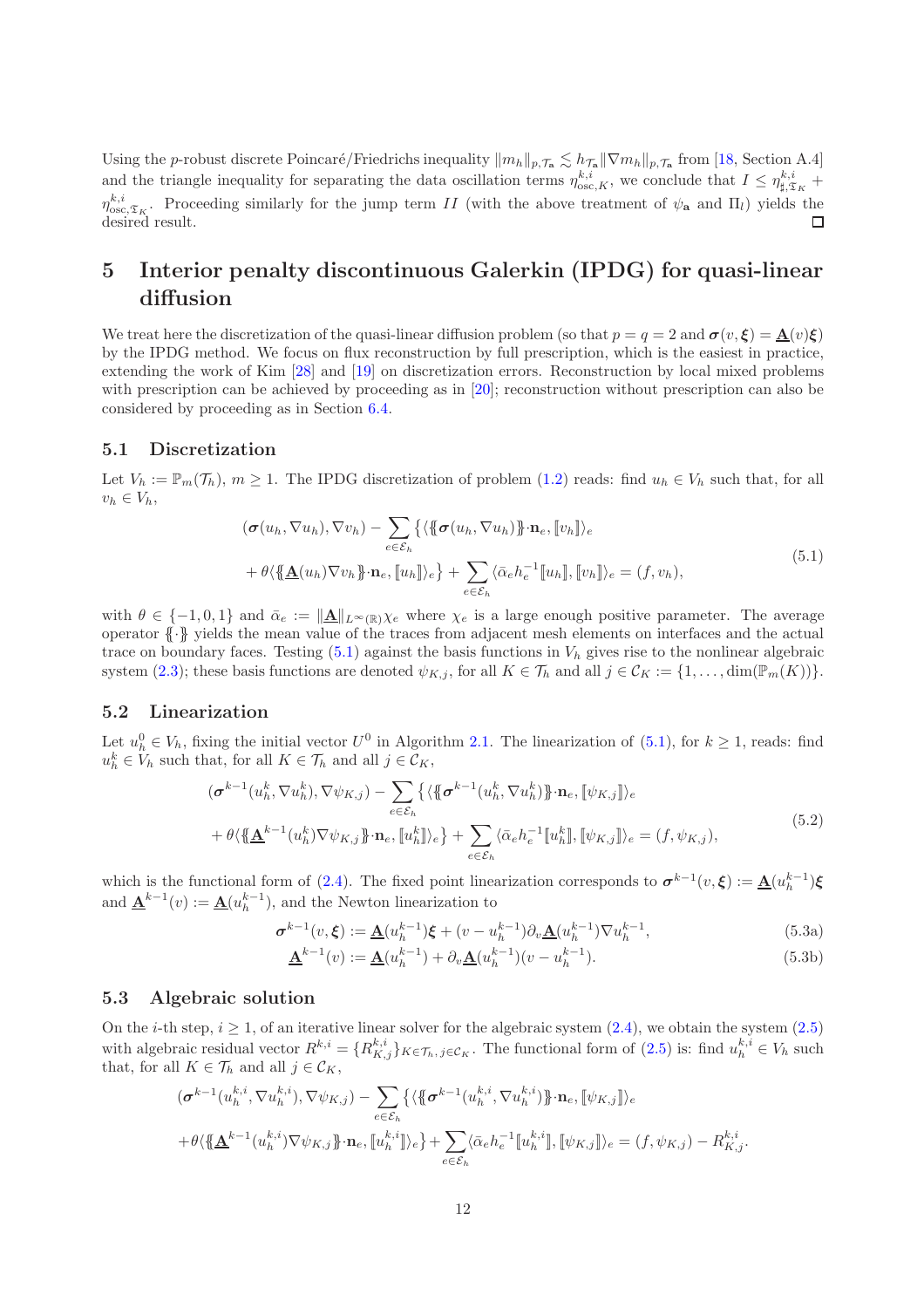#### <span id="page-12-0"></span>5.4 Flux reconstruction by full prescription

We construct  $\mathbf{d}_h^{k,i}$  and  $\mathbf{l}_h^{k,i}$  in the space  $\mathbf{RTN}_l(\mathcal{T}_h)$  with  $l := m - 1$  or  $l := m$ . For all  $e \in \mathcal{E}_h$ , we set  $w_e := \frac{1}{2}$  if  $e \in \mathcal{E}_h^{int}$  and  $w_e := 1$  if  $e \in \mathcal{E}_h^{ext}$ .

<span id="page-12-1"></span>**Definition 5.1** (Construction of  $(\mathbf{d}_h^{k,i} + \mathbf{l}_h^{k,i})$ ). The function  $(\mathbf{d}_h^{k,i} + \mathbf{l}_h^{k,i})$  is defined in  $\text{RTN}_l(\mathcal{T}_h)$  such that, for all  $K \in \mathcal{T}_h$  and all  $e \in \mathcal{E}_K$ ,

$$
\langle (\mathbf{d}_h^{k,i} + \mathbf{l}_h^{k,i}) \cdot \mathbf{n}_e, q_h \rangle_e := \langle -\{\!\!\{\boldsymbol{\sigma}^{k-1}(u_h^{k,i}, \nabla u_h^{k,i})\}\!\!\} \cdot \mathbf{n}_e + \bar{\alpha}_e h_e^{-1} [\![u_h^{k,i}]\!], q_h \rangle_e,
$$
  

$$
(\mathbf{d}_h^{k,i} + \mathbf{l}_h^{k,i}, \mathbf{r}_h)_K := -(\boldsymbol{\sigma}^{k-1}(u_h^{k,i}, \nabla u_h^{k,i}), \mathbf{r}_h)_K + \theta \sum_{e \in \mathcal{E}_K} w_e \langle \underline{\mathbf{A}}^{k-1}(u_h^{k,i}) \mathbf{r}_h \cdot \mathbf{n}_e, [\![u_h^{k,i}]\!] \rangle_e,
$$

for all  $q_h \in \mathbb{P}_l(e)$  and all  $\mathbf{r}_h \in [\mathbb{P}_{l-1}(K)]^d$ .

<span id="page-12-2"></span>**Definition 5.2** (Construction of  $\mathbf{d}_h^{k,i}$ ). The function  $\mathbf{d}_h^{k,i}$  is in  $\textbf{RTN}_l(\mathcal{T}_h)$  and is defined using the prescrip-tion of Definition [5.1](#page-12-1) with  $\sigma(u_h^{k,i}, \nabla u_h^{k,i})$  in place of  $\sigma^{k-1}(u_h^{k,i}, \nabla u_h^{k,i})$  and  $\underline{\mathbf{A}}(u_h^{k,i})$  in place of  $\underline{\mathbf{A}}^{k-1}(u_h^{k,i})$ .

**Definition 5.3** (Error measure, data oscillation, quadrature, and algebraic remainder). Use  $u_h^{k,i}$  and  $\mathbf{g}_h^{k,i} :=$  $\nabla u_h^{k,i}$  in the error measure [\(2.1\)](#page-2-0) and set  $f_h := \Pi_l f$ ,  $\overline{\sigma}_h^{k,i} := \mathbf{I}_l^{\text{RTN}}(\sigma(u_h^{k,i}, \nabla u_h^{k,i}))$ , and  $r_h^{k,i} \in \mathbb{P}_m(\mathcal{T}_h)$  with  $(r_h^{k,i}, \psi_{K,j})_K = R_{K,j}^{k,i}$  for all  $K \in \mathcal{T}_h$  and all  $j \in \mathcal{C}_K$ .

We now verify the assumptions of Section [2.5:](#page-4-3)

Lemma 5.4 (Quasi-equilibration). Assumption [2.3](#page-4-1) holds.

Proof. Direct verification by proceeding as in [\[19,](#page-18-14) [28\]](#page-18-2), see also [\[17,](#page-18-8) Section 5.5].

**Lemma 5.5** (Local approximation and convergence). Assumption [2.4](#page-4-2) holds using weights  $\alpha_e := \bar{\alpha}_e^2$  and exponent  $s := p$  in the nonconformity estimator.

*Proof.* The requirement on  $l_h^{k,i}$  is obvious from Definitions [5.1](#page-12-1) and [5.2.](#page-12-2) Turning to  $\mathbf{d}_h^{k,i}$ , we observe that, for all  $K \in \mathcal{T}_h$  and all  $e \in \mathcal{E}_K$ , there holds

$$
\langle (\mathbf{d}_h^{k,i} + \overline{\boldsymbol{\sigma}}_h^{k,i}) \cdot \mathbf{n}_e, q_h \rangle_e = (1 - w_e) \langle [\overline{\boldsymbol{\sigma}}_h^{k,i}] \cdot \mathbf{n}_e + \overline{\alpha}_e h_e^{-1} [\![u_h^{k,i}]\!], q_h \rangle_e,\tag{5.4a}
$$

<span id="page-12-3"></span>
$$
(\mathbf{d}_h^{k,i} + \overline{\boldsymbol{\sigma}}_h^{k,i}, \mathbf{r}_h)_K = \theta \sum_{e \in \mathcal{E}_K} w_e \langle \underline{\mathbf{A}}(u_h^{k,i}) \mathbf{r}_h \cdot \mathbf{n}_e, [\![u_h^{k,i}]\!] \rangle_e,\tag{5.4b}
$$

 $\Box$ 

for all  $q_h \in \mathbb{P}_l(e)$  and all  $\mathbf{r}_h \in [\mathbb{P}_{l-1}(K)]^d$ . The assertion then follows from standard approximation properties in Raviart–Thomas–Nédélec spaces, see, e.g., [\[17,](#page-18-8) Section 5.5].  $\Box$ 

### 6 Discontinuous Galerkin with gradient reconstruction

We treat here the discretization of problem  $(1.2)$  by the discontinuous Galerkin method. A key ingredient, especially for the Leray–Lions setting, is the definition of a suitable discrete gradient. Regarding flux reconstruction, we introduce a new approach based on local mixed problems without prescription on patches of elements.

#### 6.1 Discretization

Let  $l \geq 0$  be an integer. For all  $e \in \mathcal{E}_h$ , we define the map  $\ell_e: L^1(e) \to [\mathbb{P}_l(\mathcal{T}_h)]^d$  such that, for all  $\phi \in L^1(e)$ ,  $\ell_e(\phi)$  is the unique function in  $[\mathbb{P}_l(\mathcal{T}_h)]^d$  such that, for all  $\mathbf{v}_h \in [\mathbb{P}_l(\mathcal{T}_h)]^d$ ,  $(\ell_e(\phi), \mathbf{v}_h) = \langle {\{\mathbf{v}_h\}} \rangle$   $\mathbf{n}_e, \phi \rangle_e$ . The vector-valued, piecewise polynomial function  $\ell_e(\phi)$  is supported in  $\mathcal{T}_e$  (the patch of elements sharing the face e) and is colinear to  $\mathbf{n}_e$ . Then, for a function  $v \in V(\mathcal{T}_h)$ , we define its discrete gradient  $\nabla_h v \in [L^p(\Omega)]^d$ (see [\[17,](#page-18-8) Section 4.2] and the references therein) as

$$
\nabla_h v := \nabla v - \mathcal{L}_h(\llbracket v \rrbracket), \qquad \mathcal{L}_h(\llbracket v \rrbracket) := \sum_{e \in \mathcal{E}_h} \ell_e(\llbracket v \rrbracket). \tag{6.1}
$$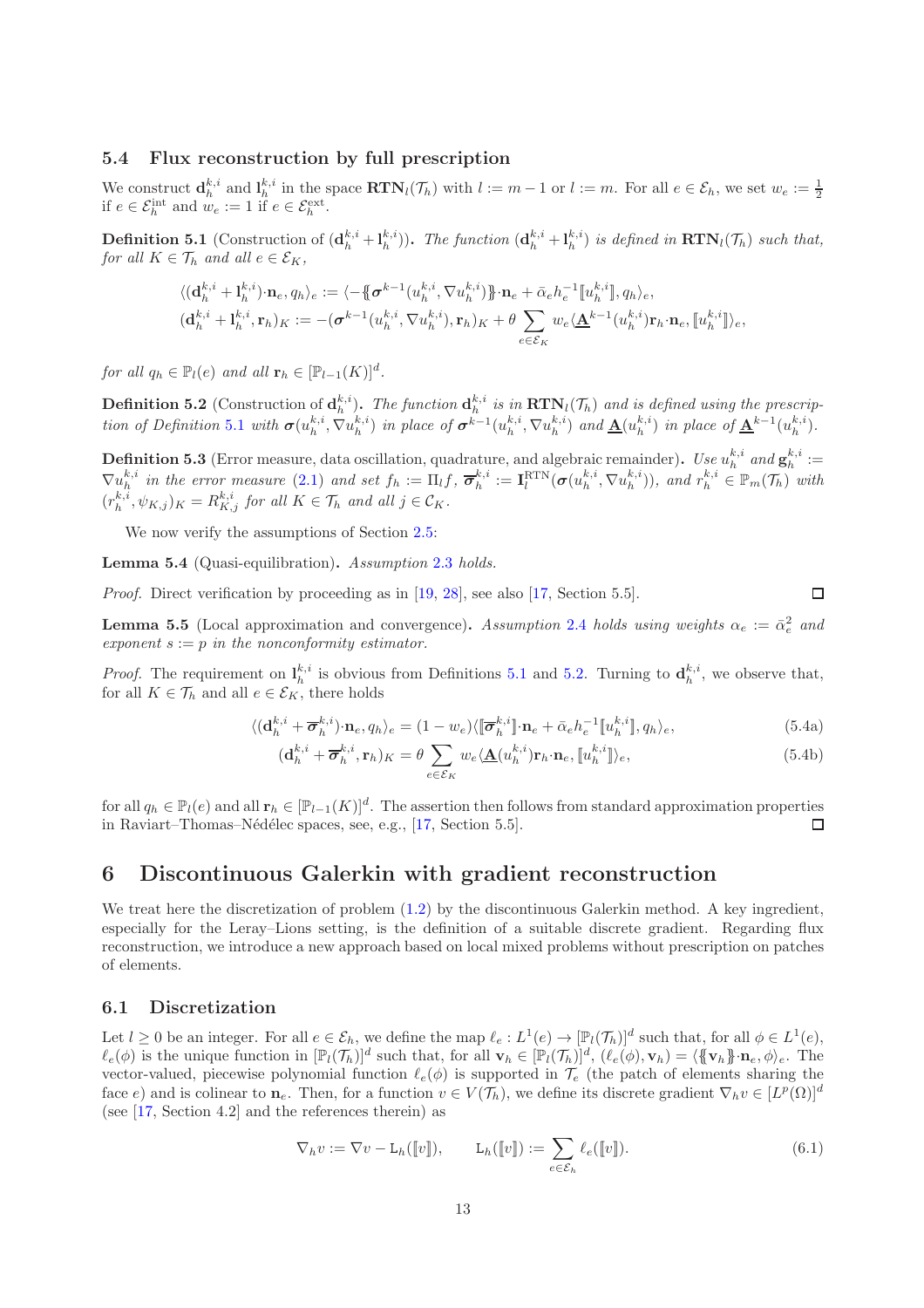We observe that  $L_h([v])$  is a (piecewise polynomial) correction to the broken gradient  $\nabla v$  based on the liftings of the jumps. The discrete gradient is an important tool in the design of discontinuous Galerkin methods for nonlinear problems, see Buffa and Ortner [\[7\]](#page-17-11) and [\[8\]](#page-17-12) for the p-Laplacian and [\[16\]](#page-18-15) for the incompressible Navier–Stokes equations.

Let  $V_h := \mathbb{P}_m(\mathcal{T}_h), m \geq 1$ . We consider here the following gradient reconstruction discontinuous Galerkin method: find  $u_h \in V_h$  such that

$$
(\boldsymbol{\sigma}(u_h, \nabla_h u_h), \nabla_h v_h) + \sum_{e \in \mathcal{E}_h} \langle s_e([\![u_h]\!]), [\![v_h]\!] \rangle_e = (f, v_h) \qquad \forall v_h \in V_h,
$$
\n(6.2)

with the stabilization operator  $s_e: L^p(e) \to L^q(e)$  for all  $e \in \mathcal{E}_h$  such that, for all  $v \in L^p(e)$ ,  $s_e(v)$  $\bar{\alpha}_e h_e^{1-p} |v|^{p-2}v$  with a positive parameter  $\bar{\alpha}_e$ . Testing [\(6.2\)](#page-13-0) against the basis functions in  $V_h$  gives rise to the nonlinear algebraic system [\(2.3\)](#page-2-1).

Remark 6.1 (Stencil reduction and link with IPDG). The discretization stencil resulting from [\(6.2\)](#page-13-0) includes neighbors and neighbors of neighbors in the sense of faces. This stencil can be reduced to the more classical IPDG stencil only including face neighbors by adding to the left-hand side of  $(6.2)$  the form

<span id="page-13-1"></span><span id="page-13-0"></span>
$$
-(\boldsymbol{\sigma}(u_h, \nabla_h u_h)-\boldsymbol{\sigma}(u_h, \nabla u_h), \nabla_h v_h-\nabla v_h) \tag{6.3}
$$

yielding, for all  $v_h \in V_h$ ,

$$
(\boldsymbol{\sigma}(u_h, \nabla_h u_h), \nabla v_h) - (\boldsymbol{\sigma}(u_h, \nabla u_h), \mathsf{L}_h([\![v_h]\!])) + \sum_{e \in \mathcal{E}_h} \langle s_e([\![u_h]\!]), [\![v_h]\!] \rangle_e = (f, v_h).
$$

Since the form [\(6.3\)](#page-13-1) is negative, this modification requires the penalty term to be strong enough to control it. For the quasi-linear diffusion problem, this is classically achieved by taking  $\bar{\alpha}_e = \|\underline{\mathbf{A}}\|_{L^\infty(\mathbb{R})}\chi_e$  and  $\chi_e$ large enough [\[17,](#page-18-8) Section 4.3]. Moreover, this modification leads to an IPDG formulation of the type  $(5.1)$ with  $\theta = 1$  and, for all  $v_h \in V_h$ ,

$$
(\boldsymbol{\sigma}(u_h, \nabla u_h), \nabla v_h) - \sum_{e \in \mathcal{E}_h} \{ \langle \{\mathbf{I}_l^{\text{RTN}}(\boldsymbol{\sigma}(u_h, \nabla u_h))\} \cdot \mathbf{n}_e, [v_h] \rangle_e + \langle \{\mathbf{I}_l^{\text{RTN}}(\underline{\mathbf{A}}(u_h) \nabla v_h)\} \cdot \mathbf{n}_e, [u_h] \rangle_e \} + \sum_{e \in \mathcal{E}_h} \langle \bar{\alpha}_e h_e^{-1} [u_h], [v_h] \rangle_e = (f, v_h).
$$

#### 6.2 Linearization

Let  $u_h^0 \in V_h$ , fixing the initial vector  $U^0$  in Algorithm 2.1. The linearization of  $(6.2)$ , for  $k \ge 1$ , reads: find  $u_h^k \in V_h$  such that, for all  $K \in \mathcal{T}_h$  and all  $j \in \mathcal{C}_K := \{1, \ldots, \dim(\mathbb{P}_m(K))\},\$ 

$$
(\boldsymbol{\sigma}^{k-1}(u_h^k, \nabla_h u_h^k), \nabla_h \psi_{K,j}) + \sum_{e \in \mathcal{E}_h} \langle s_e^{k-1}([\![u_h^k]\!]), [\![\psi_{K,j}]\!] \rangle_e = (f, \psi_{K,j}),
$$
\n(6.4)

which is the functional form of the algebraic system [\(2.4\)](#page-3-0). In the fixed-point linearization,  $\sigma^{k-1}(v,\xi)$  is defined by [\(3.3\)](#page-6-6) with  $\nabla_h u_h^{k-1}$  in place of  $\nabla u_h^{k-1}$ , while  $s_e^{k-1}(v) := \bar{\alpha}_e h_e^{1-p} |[u_h^{k-1}]|^{p-2}v$ . In the Newton linearization,  $\boldsymbol{\sigma}^{k-1}(v,\boldsymbol{\xi})$  is defined by  $(3.4)$  with  $\nabla_h u_h^{k-1}$  in place of  $\nabla u_h^{k-1}$ , while  $s_e^{k-1}(v) := \bar{\alpha}_e h_e^{1-p} \|\mu_h^{k-1}\|^{p-2}$  $((p-1)v - (p-2)[\![u_h^{k-1}]\!]).$ 

### 6.3 Algebraic solution

On the *i*-th step,  $i \geq 1$ , of an iterative linear solver for the algebraic system [\(2.4\)](#page-3-0), we obtain the system [\(2.5\)](#page-3-6) with algebraic residual vector  $R^{k,i} = \{R^{k,i}_{K,j}\}_{K \in \mathcal{T}_h, j \in \mathcal{C}_K}$ . The functional form of  $(2.5)$  is: find  $u_h^{k,i} \in V_h$  such that, for all  $K \in \mathcal{T}_h$  and all  $j \in \mathcal{C}_K$ ,

<span id="page-13-2"></span>
$$
(\sigma^{k-1}(u_h^{k,i}, \nabla_h u_h^{k,i}), \nabla_h \psi_{K,j}) + \sum_{e \in \mathcal{E}_h} \langle s_e^{k-1}([\![u_h^{k,i}]\!]), [\![\psi_{K,j}]\!] \rangle_e = (f, \psi_{K,j}) - R_{K,j}^{k,i}.
$$
 (6.5)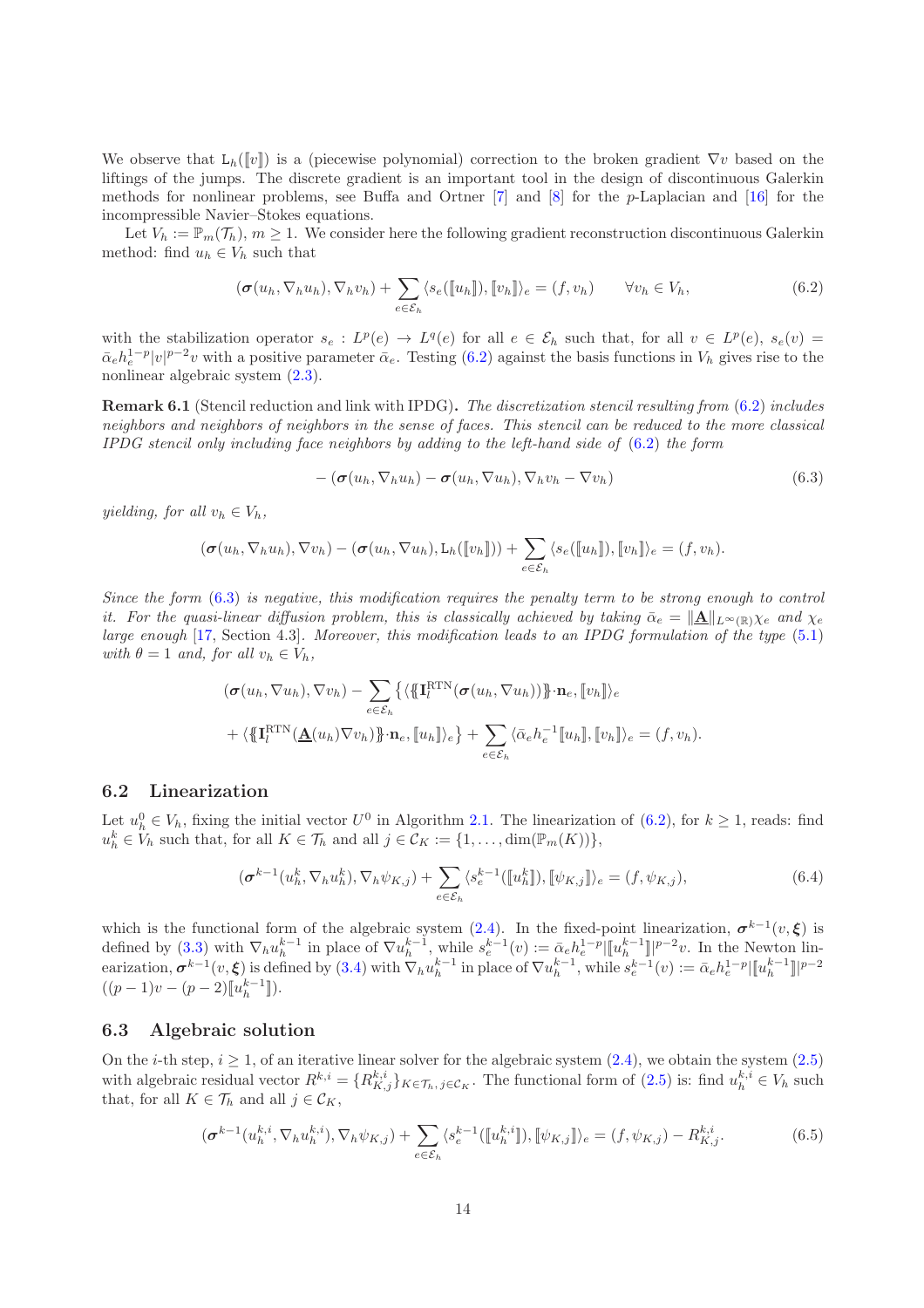#### <span id="page-14-1"></span>6.4 Flux reconstruction by local mixed problems without prescription

We proceed as in Section [4.4](#page-9-0) hinging on the hat basis functions  $\psi_{\mathbf{a}} \in \mathbb{P}_1(\mathcal{T}_h) \cap C^0(\Omega)$  associated with the vertices  $\mathbf{a} \in \mathcal{V}_h$ . This in particular allows us to eliminate the nonlinear jump terms in the local flux expressions, compare with [\(5.4\)](#page-12-3). Since  $m \geq 1$ , there holds  $\psi_a \in V_h$ , so that there are coefficients  $\beta_{K,j}$  such that  $\psi_{\mathbf{a}} = \sum_{K \in \mathcal{T}_{\mathbf{a}}} \sum_{j \in \mathcal{C}_K} \beta_{K,j} \psi_{K,j}$ , recalling that  $\mathcal{T}_{\mathbf{a}}$  is the patch of elements of  $\mathcal{T}_h$  sharing **a**. We can then distribute the components of the algebraic residual vector onto vertices by setting  $R_{\mathbf{a}}^{k,i}$  :=  $\sum_{K\in\mathcal{T}_{\mathbf{a}}}\sum_{j\in\mathcal{C}_K}\beta_{K,j}R_{K,j}^{k,i}$  for all  $\mathbf{a}\in\mathcal{V}_h^{\text{int}},$  and  $R_{\mathbf{a}}^{k,i}:=0$  for all  $\mathbf{a}\in\mathcal{V}_h^{\text{ext}}$ .

We construct  $\mathbf{d}_h^{k,i}$  and  $\mathbf{l}_h^{k,i}$  in the space  $\mathbf{RTN}_l(\mathcal{T}_h)$  with  $l := m - 1$  or  $l := m$ . We use the notation from Section [4.4.](#page-9-0)

**Definition 6.2** (Construction of  $(\mathbf{d}_h^{k,i} + \mathbf{l}_h^{k,i})$ ). We define  $(\mathbf{d}_h^{k,i} + \mathbf{l}_h^{k,i}) \in \text{RTN}_l(\mathcal{T}_h)$  using Definition [4.1](#page-9-1) with  $\boldsymbol{\sigma}^{k-1}(u_h^{k,i}, \nabla_h u_h^{k,i})$  in place of  $\boldsymbol{\sigma}^{k-1}(u_h^{k,i}, \nabla u_h^{k,i})$ .

In the local mixed problems considered in Definition [4.1,](#page-9-1) we can take  $\phi_h \in \mathbb{P}_l(\mathcal{T}_a)$  since multiplying [\(6.5\)](#page-13-2) by the coefficients  $\beta_{K,j}$ , summing over all  $K \in \mathcal{T}_{\mathbf{a}}$  and all  $j \in \mathcal{C}_K$ , using the definition of  $R_{\mathbf{a}}^{k,i}$ , and the fact that  $[\![\psi_{\mathbf{a}}]\!] = 0$ , yields, for all  $\mathbf{a} \in \mathcal{V}_h^{\text{int}}$ , the Neumann compatibility condition

$$
(\boldsymbol{\sigma}^{k-1}(u_h^{k,i}, \nabla_h u_h^{k,i}), \nabla \psi_a)_{\mathcal{T}_a} = (f, \psi_a)_{\mathcal{T}_a} - R_a^{k,i}.
$$
\n(6.6)

We proceed similarly for the construction of  $\mathbf{d}_h^{k,i}$ , setting, for all  $\mathbf{a} \in \mathcal{V}_h^{\text{int}}, \bar{R}_{\mathbf{a}}^{k,i} := (f, \psi_{\mathbf{a}})_{\mathcal{T}_{\mathbf{a}}}- (\boldsymbol{\sigma}(u_h^{k,i}, \nabla_h u_h^{k,i}),$  $\nabla \psi_{\mathbf{a}}\rangle_{\mathcal{T}_{\mathbf{a}}}$  and, for all  $\mathbf{a} \in \mathcal{V}_h^{\text{ext}}, \bar{R}_{\mathbf{a}}^{k,i} := 0$ . This yields:

**Definition 6.3** (Construction of  $\mathbf{d}_h^{k,i}$ ). We define  $\mathbf{d}_h^{k,i} \in \mathbf{RTN}_l(\mathcal{T}_h)$  using Definition [4.2](#page-9-5) with  $\boldsymbol{\sigma}(u_h^{k,i}, \nabla_h u_h^{k,i})$ in place of  $\sigma(u_h^{k,i}, \nabla u_h^{k,i}).$ 

**Definition 6.4** (Error measure, data oscillation, quadrature, and algebraic remainder). Use  $u_h^{k,i}$  and  $\mathbf{g}_h^{k,i} := \nabla_h u_h^{k,i}$  in the error measure [\(2.1\)](#page-2-0) and set  $f_h := \Pi_l f, \ \overline{\boldsymbol{\sigma}}_h^{k,i} := \Pi_l (\boldsymbol{\sigma}(u_h^{k,i}, \nabla_h u_h^{k,i}))$ , and  $r_h^{k,i}$ <br> $\sum_{\mathbf{a} \in \mathcal{V}_k} |\mathcal{T}_{\mathbf{a}}|^{-1} R_{\mathbf{a}}^{k,i}$  for all  $K \in \mathcal{T}_h$ , recalling that  $\mathcal{V}_$  $|_K :=$  $_{\mathbf{a}\in\mathcal{V}_K}|\mathcal{T}_\mathbf{a}|^{-1}R_\mathbf{a}^{k,i}$  for all  $K\in\mathcal{T}_h$ , recalling that  $\mathcal{V}_K$  collects the vertices of the element K.

Owing to the results of Section [4.4,](#page-9-0) which exactly apply here as well, the assumptions of Section [2.5](#page-4-3) are satisfied:

Lemma 6.5 (Quasi-equilibration). Assumption [2.3](#page-4-1) holds.

Lemma 6.6 (Local approximation and convergence). Assumption [2.4](#page-4-2) holds.

## <span id="page-14-0"></span>7 Cell-centered finite volumes and lowest-order mixed finite elements

We consider here the discretization of problem  $(1.2)$  by a general cell-centered finite volume method, cf. Eymard et al. [\[22\]](#page-18-16). We also treat in the last subsection the discretization by lowest-order mixed finite elements using the links between the two methods, cf. [\[37,](#page-19-5) [40\]](#page-19-6). Very few results are available concerning the a posteriori error analysis of such schemes for problem [\(1.2\)](#page-0-1). We mention the Ph.D. thesis of Ahn Ha Le [\[29\]](#page-18-17) which extends the analysis of [\[18\]](#page-18-5) to cell-centered finite volume discretizations of quasi-linear diffusion problems with fixed point linearization.

#### 7.1 Discretization

Let  $V_h := \mathbb{P}_0(\mathcal{T}_h)$ . Fix an element  $K \in \mathcal{T}_h$  and a face  $e \in \mathcal{E}_K$ . We denote by  $\sigma_{K,e} : \mathbb{P}_0(\mathcal{T}_h) \to \mathbb{R}$  the finite volume flux function, which maps a piecewise constant function  $\bar{v}_h \in V_h$  to the normal flux through the face e,  $\sigma_{K,e}(\bar{v}_h)$ . We do not need the specific form of the flux functions  $\sigma_{K,e}$ , except that conservativity be satisfied in the form  $\sigma_{K,e}(\bar{v}_h) = -\sigma_{K',e}(\bar{v}_h)$  for any function  $\bar{v}_h \in V_h$  and any interface  $e \in \mathcal{E}_h^{\text{int}}$  such that  $e = \partial K \cap \partial K'$ . A general cell-centered finite volume method for the problem [\(1.2\)](#page-0-1) reads: find  $\bar{u}_h \in V_h$  such that

<span id="page-14-2"></span>
$$
\sum_{e \in \mathcal{E}_K} \sigma_{K,e}(\bar{u}_h) = (f,1)_K \qquad \forall K \in \mathcal{T}_h.
$$
\n(7.1)

This gives rise to the nonlinear algebraic system [\(2.3\)](#page-2-1).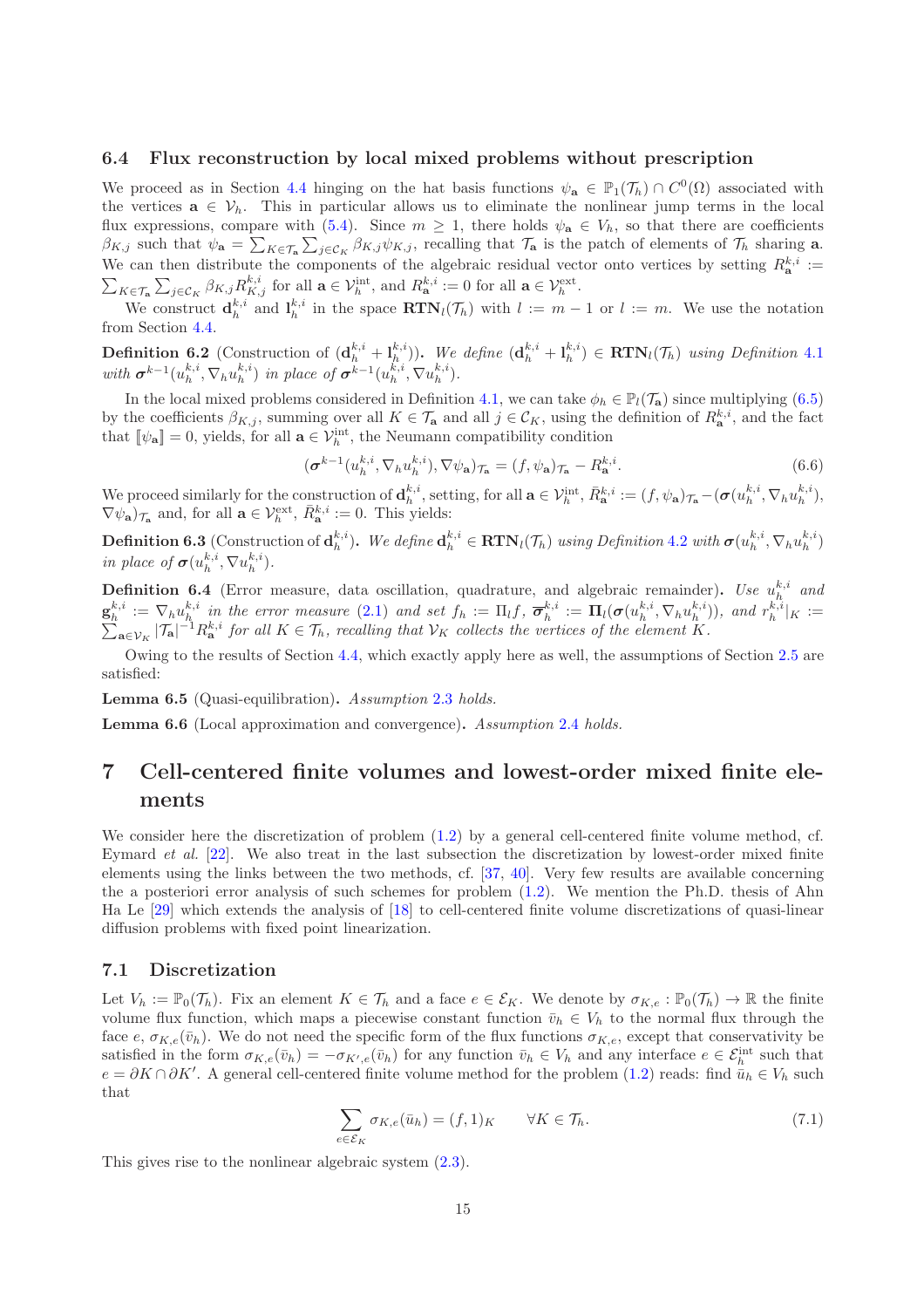#### 7.2 Linearization

Let  $\bar{u}_h^0 \in V_h$ , fixing the initial vector  $U^0$  in Algorithm 2.1. The linearization of  $(7.1)$ , for  $k \ge 1$ , reads: find  $\bar{u}_h^k \in V_h$  such that

<span id="page-15-4"></span>
$$
\sum_{e \in \mathcal{E}_K} \sigma_{K,e}^{k-1}(\bar{u}_h^k) = (f,1)_K \qquad \forall K \in \mathcal{T}_h,
$$
\n
$$
(7.2)
$$

which is the functional form of the algebraic system  $(2.4)$ . Here,  $\sigma_{K,e}^{k-1}: V_h \to \mathbb{R}$  is the finite volume flux function on the k-th linearization step. We again suppose conservativity, i.e.,  $\sigma_{K,e}^{k-1}(\bar{v}_h) = -\sigma_{K',e}^{k-1}(\bar{v}_h)$  for any  $\bar{v}_h \in V_h$  and  $e = \partial K \cap \partial K' \in \mathcal{E}_h^{\text{int}}$ . It is not possible to specify the fixed point linearization directly from [\(7.1\)](#page-14-2), as it depends on the actual form of  $\sigma_{K,e}$ . For the Newton linearization,  $\sigma_{K,e}^{k-1}$  is such that

$$
\sigma_{K,e}^{k-1}(\bar{v}_h) := \sigma_{K,e}(\bar{u}_h^{k-1}) + \sum_{K' \in \mathcal{T}_h} \frac{\partial \sigma_{K,e}}{\partial \bar{u}_h|_{K'}} (\bar{u}_h^{k-1})(\bar{v}_h|_{K'} - \bar{u}_h^{k-1}|_{K'}).
$$
\n(7.3)

As an example, we detail the linearized flux function  $\sigma_{K,e}^{k-1}$  for a two-point finite volume scheme. Let  $d = 2$  and assume that  $\mathcal{T}_h$  is strictly Delaunay, so that the circumcircle of each triangle does not contain any other triangle vertex, and each circumcenter of a boundary triangle is inside  $\Omega$ . Consider the quasi-linear diffusion setting with a scalar-valued function  $a(\mathbf{x}, v)$  (in place of the tensor-valued function  $\mathbf{\underline{A}}(\mathbf{x}, v)$ ). Let  $\mathbf{x}_{K}^{\circ}$  stand for the circumcenter of the triangle  $K \in \mathcal{T}_{h}$  and  $\mathbf{x}_{e}$  for the center of the edge  $e \in \mathcal{E}_{h}^{\text{ext}}$ . We use the shorthand notation  $a_K(\cdot)$  in place of  $a(\mathbf{x}_K^{\circ}, \cdot)$  and  $\bar{v}_K$  in place of  $\bar{v}_h|_K$  for any function  $\bar{v}_h \in V_h$ . Then, a two-point finite volume scheme for the quasi-linear diffusion problem takes the form [\(7.1\)](#page-14-2) with

$$
\sigma_{K,e}(\bar{u}_h) := \frac{k_e}{2} \left\{ a_K(\bar{u}_K) + a_{K'}(\bar{u}_{K'}) \right\} (\bar{u}_K - \bar{u}_{K'}) \qquad \forall e = \partial K \cap \partial K' \in \mathcal{E}_h^{\text{int}},\tag{7.4a}
$$

$$
\sigma_{K,e}(\bar{u}_h) := k_e a_K(\bar{u}_K) \bar{u}_K \qquad \forall e = \partial K \cap \partial \Omega \in \mathcal{E}_h^{\text{ext}},\tag{7.4b}
$$

where  $k_e := \frac{|e|}{|\mathbf{x}_K^{\circ} - \mathbf{x}_{K'}^{\circ}|}$  in [\(7.4a\)](#page-15-0) and  $k_e := \frac{|e|}{|\mathbf{x}_K^{\circ} - \mathbf{x}_e|}$  in [\(7.4b\)](#page-15-1). The Newton linearization leads to, for all  $K \in \mathcal{T}_h$  and all  $e = \partial K \cap \partial K' \in \mathcal{E}_h^{\text{int}},$ 

$$
\sigma_{K,e}^{k-1}(\bar{v}_h) := \frac{k_e}{2} \left\{ a_K(\bar{u}_K^{k-1}) + a_{K'}(\bar{u}_{K'}^{k-1}) \right\} (\bar{v}_K - \bar{v}_{K'}) + \frac{k_e}{2} \left\{ a'_K(\bar{u}_K^{k-1})(\bar{v}_K - \bar{u}_K^{k-1}) + a'_{K'}(\bar{u}_{K'}^{k-1})(\bar{v}_{K'} - \bar{u}_{K'}^{k-1}) \right\} (\bar{u}_K^{k-1} - \bar{u}_{K'}^{k-1}),
$$
\n(7.5)

and, for all  $e = \partial K \cap \partial \Omega \in \mathcal{E}_h^{\text{ext}},$ 

<span id="page-15-3"></span><span id="page-15-2"></span><span id="page-15-1"></span><span id="page-15-0"></span>
$$
\sigma_{K,e}^{k-1}(\bar{v}_h) := k_e a_K(\bar{u}_K^{k-1}) \bar{v}_K + k_e a'_K(\bar{u}_K^{k-1})(\bar{v}_K - \bar{u}_K^{k-1}) \bar{u}_K^{k-1}.
$$
\n(7.6)

Moreover, the fixed point linearization is derived from  $(7.5)-(7.6)$  $(7.5)-(7.6)$  by omitting the terms with the derivative of a.

#### <span id="page-15-5"></span>7.3 Algebraic solution

On the *i*-th step,  $i \geq 1$ , of an iterative linear solver for the algebraic system  $(2.4)$ , we obtain the algebraic residual vector  $R^{k,i}$  in [\(2.5\)](#page-3-6) with  $R^{k,i} = \{R_K^{k,i}\}_{K \in \mathcal{T}_h}$ . The functional form of (2.5) is: find  $\bar{u}_h^{k,i} \in V_h$  such that

$$
\sum_{e \in \mathcal{E}_K} \sigma_{K,e}^{k-1}(\bar{u}_h^{k,i}) = (f,1)_K - R_K^{k,i} \qquad \forall K \in \mathcal{T}_h.
$$
\n
$$
(7.7)
$$

### <span id="page-15-6"></span>7.4 Flux reconstruction by full prescription

Following Eymard *et al.* [\[23\]](#page-18-18) and [\[38\]](#page-19-7), we construct  $\mathbf{d}_h^{k,i}$  and  $\mathbf{l}_h^{k,i}$  in the space  $\text{RTN}_0(\mathcal{T}_h)$ .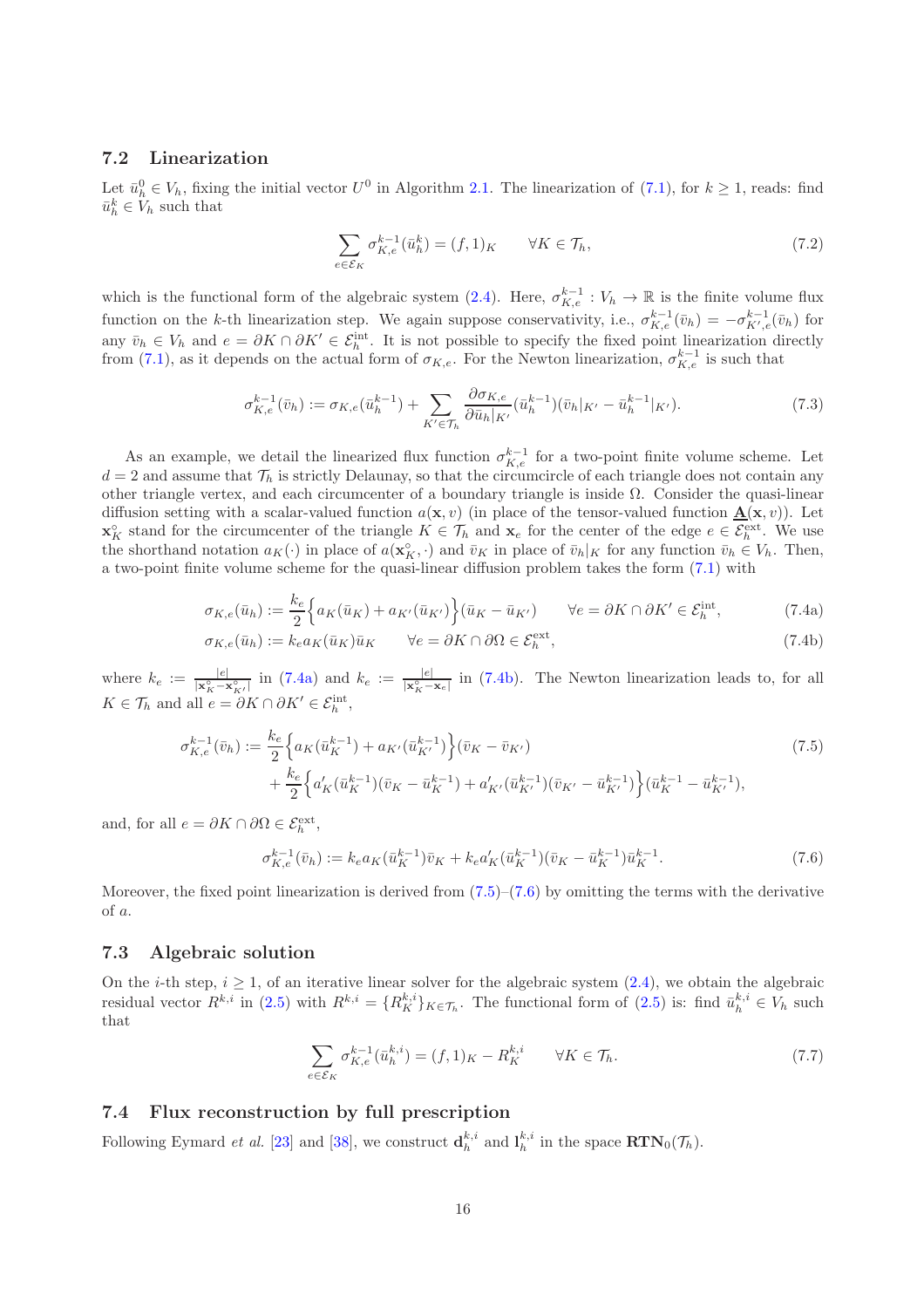<span id="page-16-0"></span>**Definition 7.1** (Construction of  $(\mathbf{d}_h^{k,i} + \mathbf{l}_h^{k,i})$ ). The function  $(\mathbf{d}_h^{k,i} + \mathbf{l}_h^{k,i})$  is defined in  $\text{RTN}_0(\mathcal{T}_h)$  such that, for all  $K \in \mathcal{T}_h$  and all  $e \in \mathcal{E}_K$ ,

$$
\langle (\mathbf{d}_h^{k,i} + \mathbf{l}_h^{k,i}) \cdot \mathbf{n}_K, 1 \rangle_e = \sigma_{K,e}^{k-1} (\bar{u}_h^{k,i}). \tag{7.8}
$$

**Definition 7.2** (Construction of  $\mathbf{d}_h^{k,i}$ ). The function  $\mathbf{d}_h^{k,i}$  is defined in  $\text{RTN}_0(\mathcal{T}_h)$  using Definition [7.1](#page-16-0) with  $\sigma_{K,e}(\bar{u}_h^{k,i})$  in place of  $\sigma_{K,e}^{k-1}(\bar{u}_h^{k,i})$ .

The piecewise constant discrete potential  $\bar{u}_h^{k,i} \in V_h$  has not enough regularity to be meaningful as an argument in the error measure [\(2.1\)](#page-2-0), in particular regarding the size of its jumps. For this reason, following [\[38,](#page-19-7) [39\]](#page-19-4), we introduce an elementwise postprocessing of  $\bar{u}_h^{k,i}$ , leading to a new discrete potential  $u_h^{k,i}$ sitting in the richer polynomial space  $\mathbb{P}_2(\mathcal{T}_h)$ . The first step is to determine  $\nabla u_h^{k,i}$  from  $\mathbf{d}_h^{k,i}$ . For simplicity, we assume that the  $\xi$ -dependency of  $\sigma$  can be inverted, i.e., there is a function  $\underline{\mathbf{B}} : \Omega \times \mathbb{R} \times \mathbb{R}^d \to \mathbb{R}^{d,d}$  such that, for all  $(\mathbf{x}, v, \boldsymbol{\xi}, \boldsymbol{\tau}) \in \Omega \times \mathbb{R} \times \mathbb{R}^d \times \mathbb{R}^d$ ,

<span id="page-16-1"></span>
$$
\tau = \underline{\mathbf{A}}(\mathbf{x}, v, \xi)\xi \iff \xi = \underline{\mathbf{B}}(\mathbf{x}, v, \tau)\tau. \tag{7.9}
$$

For the quasi-linear diffusion problem, there holds  $\underline{\mathbf{B}}(\mathbf{x}, v) = \underline{\mathbf{A}}(\mathbf{x}, v)^{-1}$ , while for the Leray–Lions problem in the *p*-Laplace setting,  $\underline{\mathbf{B}}(\tau) = |\tau|^{q-2}\underline{\mathbf{I}}$ . Then, we set

$$
\nabla u_h^{k,i}|_K := \underline{\mathbf{B}}(\mathbf{x}_K, \bar{u}_h^{k,i}|_K, \mathbf{d}_h^{k,i}(\mathbf{x}_K)) \mathbf{d}_h^{k,i}|_K \qquad \forall K \in \mathcal{T}_h,
$$
\n
$$
(7.10)
$$

where  $\mathbf{x}_K$  denotes the barycenter or the circumcenter of K. Once  $\nabla u_h^{k,i}$  is known, the second step is to determine a suitable integration constant in each element  $K \in \mathcal{T}_h$ . Possible choices are (depending on the finite volume scheme at hand)  $(u_h^{k,i}, 1)_K/|K| := \bar{u}_h^{k,i}|_K$  or  $u_h^{k,i}(\mathbf{x}_K) := \bar{u}_h^{k,i}|_K$ . This now fully defines  $u_h^{k,i} \in \mathbb{P}_2(\mathcal{T}_h).$ 

**Definition 7.3** (Error measure, data oscillation, quadrature, and algebraic remainder). Use  $u_h^{k,i}$  and  $\mathbf{g}_h^{k,i} :=$  $\nabla u_h^{k,i}$  in the error measure [\(2.1\)](#page-2-0) and set  $f_h := \Pi_0 f$ ,  $\overline{\sigma}_h^{k,i} := \mathbf{d}_h^{k,i}$ , and  $r_h^{k,i}|_K := |K|^{-1} R_K^{k,i}$  for all  $K \in \mathcal{T}_h$ .

Finally, the assumptions of Section [2.5](#page-4-3) are readily verified:

Lemma 7.4 (Quasi-equilibration). Assumption [2.3](#page-4-1) holds.

Lemma 7.5 (Local approximation and convergence). Assumption [2.4](#page-4-2) holds.

#### 7.5 Lowest-order mixed finite elements

We assume that the  $\xi$ -dependency of  $\sigma$  can be inverted, see [\(7.9\)](#page-16-1), and, omitting the x-dependency, we set  $\boldsymbol{\gamma}(v,\tau) := \underline{\mathbf{B}}(v,\tau)\tau$  for all  $(v,\tau) \in \mathbb{R} \times \mathbb{R}^d$ . Let  $V_h := \mathbb{P}_0(\mathcal{T}_h)$  and  $\mathbf{V}_h := \mathbf{RTN}_0(\mathcal{T}_h)$ . The lowest-order Raviart–Thomas mixed finite element method to discretize problem [\(1.2\)](#page-0-1) reads: find  $(\sigma_h, \bar{u}_h) \in V_h \times V_h$ such that, for all  $(\mathbf{v}_h, v_h) \in \mathbf{V}_h \times V_h$ ,

<span id="page-16-2"></span>
$$
(\gamma(\bar{u}_h, \sigma_h), \mathbf{v}_h) - (\bar{u}_h, \nabla \cdot \mathbf{v}_h) = 0, \qquad (7.11a)
$$

$$
(\nabla \cdot \boldsymbol{\sigma}_h, v_h) = (f, v_h). \tag{7.11b}
$$

This gives rise to the nonlinear algebraic system [\(2.3\)](#page-2-1). The discrete problem [\(7.11\)](#page-16-2) has been considered by Milner  $[32]$  in the quasi-linear diffusion setting and, e.g., by Creusé *et al.* [\[13\]](#page-18-0) for the *p*-Laplacian.

Let  $(\sigma_h^0, \bar{u}_h^0) \in V_h \times V_h$ , fixing the initial vector  $U^0$  in Algorithm 2.1. The linearization of [\(7.11\)](#page-16-2), for  $k \geq 1$ , reads: find  $(\sigma_h^k, \bar{u}_h^k) \in \mathbf{V}_h \times V_h$  such that, for all  $(\mathbf{v}_h, v_h) \in \mathbf{V}_h \times V_h$ ,

$$
(\gamma^{k-1}(\bar{u}_h^k, \sigma_h^k), \mathbf{v}_h) - (\bar{u}_h^k, \nabla \cdot \mathbf{v}_h) = 0, \qquad (7.12a)
$$

<span id="page-16-3"></span>
$$
(\nabla \cdot \boldsymbol{\sigma}_h^k, v_h) = (f, v_h), \tag{7.12b}
$$

which is the functional form of the algebraic system  $(2.4)$ . Two common ways to define the function  $\boldsymbol{\gamma}^{k-1}(v,\tau)$  are the fixed point linearization where  $\boldsymbol{\gamma}^{k-1}(v,\tau) := \underline{\mathbf{B}}(\bar{u}_h^{k-1}, \sigma_h^{k-1})\tau$ , and the Newton linearization where

$$
\gamma^{k-1}(v,\tau) := \underline{\mathbf{B}}(\bar{u}_h^{k-1}, \sigma_h^{k-1})\tau + (v - \bar{u}_h^{k-1})\partial_v \underline{\mathbf{B}}(\bar{u}_h^{k-1}, \sigma_h^{k-1})\sigma_h^{k-1} + (\partial_\tau \underline{\mathbf{B}}(\bar{u}_h^{k-1}, \sigma_h^{k-1})\cdot(\tau - \sigma_h^{k-1}).
$$
\n(7.13)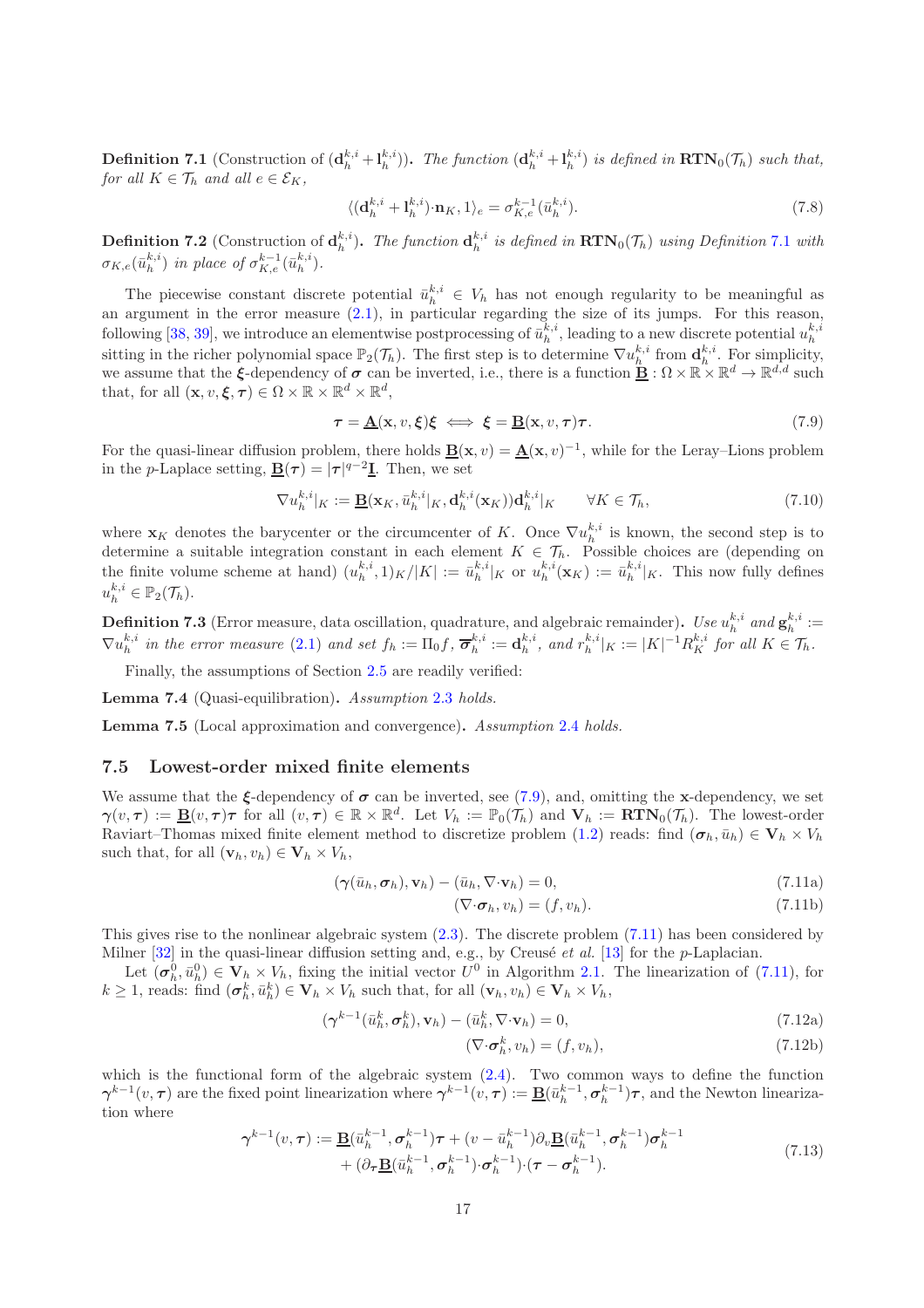Problem [\(7.12\)](#page-16-3) gives rise to a linear system which is of a saddle-point form, written for a couple of vectors associated with the discrete functions  $\bar{u}_h^k$  and  $\sigma_h^k$ . As such, it is not suitable to the present framework. However, following [\[37,](#page-19-5) [40\]](#page-19-6), the resulting algebraic systems can be equivalently rewritten in the form [\(7.2\)](#page-15-4). In particular, any appearance of the flux unknown  $\sigma_h^k$  is eliminated, and the only unknowns are the discrete potentials  $\bar{u}_h^k$ . Then, the approach of Section [7.3-](#page-15-5)Section [7.4](#page-15-6) can be readily used.

### <span id="page-17-8"></span>8 Conclusions

In this work, we have designed an inexact Newton method with adaptive stopping criteria for the iterative nonlinear and linear solvers. These criteria are based on guaranteed and robust a posteriori error estimates. A complete adaptive strategy combined with adaptive mesh refinement has also been proposed. We have presented numerical experiments illustrating the computational gains achieved by our approach. Our error estimates are derived in an abstract unified framework using equilibrated flux reconstructions. These reconstructions must comply with two assumptions which we have verified for a wide class of discretization schemes and linearizations. In some cases, local mixed finite element problems are to be solved. In practice, the corresponding local matrices can be assembled only once in a preprocessing stage. Additional computational savings are possible by evaluating the error estimators only periodically and not at each iteration of both solvers. Flux reconstructions on more complex meshes (possessing hanging nodes and elements of general shapes) are the subject of ongoing work.

### <span id="page-17-2"></span>References

- [1] M. Ainsworth, A framework for obtaining guaranteed error bounds for finite element approximations, J. Comput. Appl. Math., 234 (2010), pp. 2618–2632.
- <span id="page-17-10"></span>[2] T. Arbogast and Z. Chen, On the implementation of mixed methods as nonconforming methods for second-order elliptic problems, Math. Comp., 64 (1995), pp. 943–972.
- <span id="page-17-7"></span>[3] M. ARIOLI, D. LOGHIN, AND A. J. WATHEN, Stopping criteria for iterations in finite element methods, Numer. Math., 99 (2005), pp. 381–410.
- <span id="page-17-6"></span>[4] R. BECKER, C. JOHNSON, AND R. RANNACHER, Adaptive error control for multigrid finite element methods, Computing, 55 (1995), pp. 271–288.
- <span id="page-17-3"></span>[5] D. BRAESS AND J. SCHÖBERL, *Equilibrated residual error estimator for edge elements*, Math. Comp., 77 (2008), pp. 651–672.
- <span id="page-17-9"></span>[6] F. BREZZI AND M. FORTIN, *Mixed and hybrid finite element methods*, vol. 15 of Springer Series in Computational Mathematics, Springer-Verlag, New York, 1991.
- <span id="page-17-11"></span>[7] A. BUFFA AND C. ORTNER, *Compact embeddings of broken Sobolev spaces and applications*, IMA J. Numer. Anal., 29 (2009), pp. 827–855.
- <span id="page-17-12"></span>[8] E. Burman and A. Ern, Discontinuous Galerkin approximation with discrete variational principle for the nonlinear Laplacian, C. R. Math. Acad. Sci. Paris, 346 (2008), pp. 1013–1016.
- <span id="page-17-1"></span>[9] C. CARSTENSEN, A unifying theory of a posteriori finite element error control, Numer. Math., 100 (2005), pp. 617–637.
- <span id="page-17-0"></span>[10] C. CARSTENSEN AND R. KLOSE, A posteriori finite element error control for the p-Laplace problem, SIAM J. Sci. Comput., 25 (2003), pp. 792–814.
- <span id="page-17-4"></span>[11] A. L. CHAILLOU AND M. SURI, *Computable error estimators for the approximation of nonlinear* problems by linearized models, Comput. Methods Appl. Mech. Engrg., 196 (2006), pp. 210–224.
- <span id="page-17-5"></span>[12]  $\_\_\_\_\_\_\_\_\.\$  A posteriori estimation of the linearization error for strongly monotone nonlinear operators, J. Comput. Appl. Math., 205 (2007), pp. 72–87.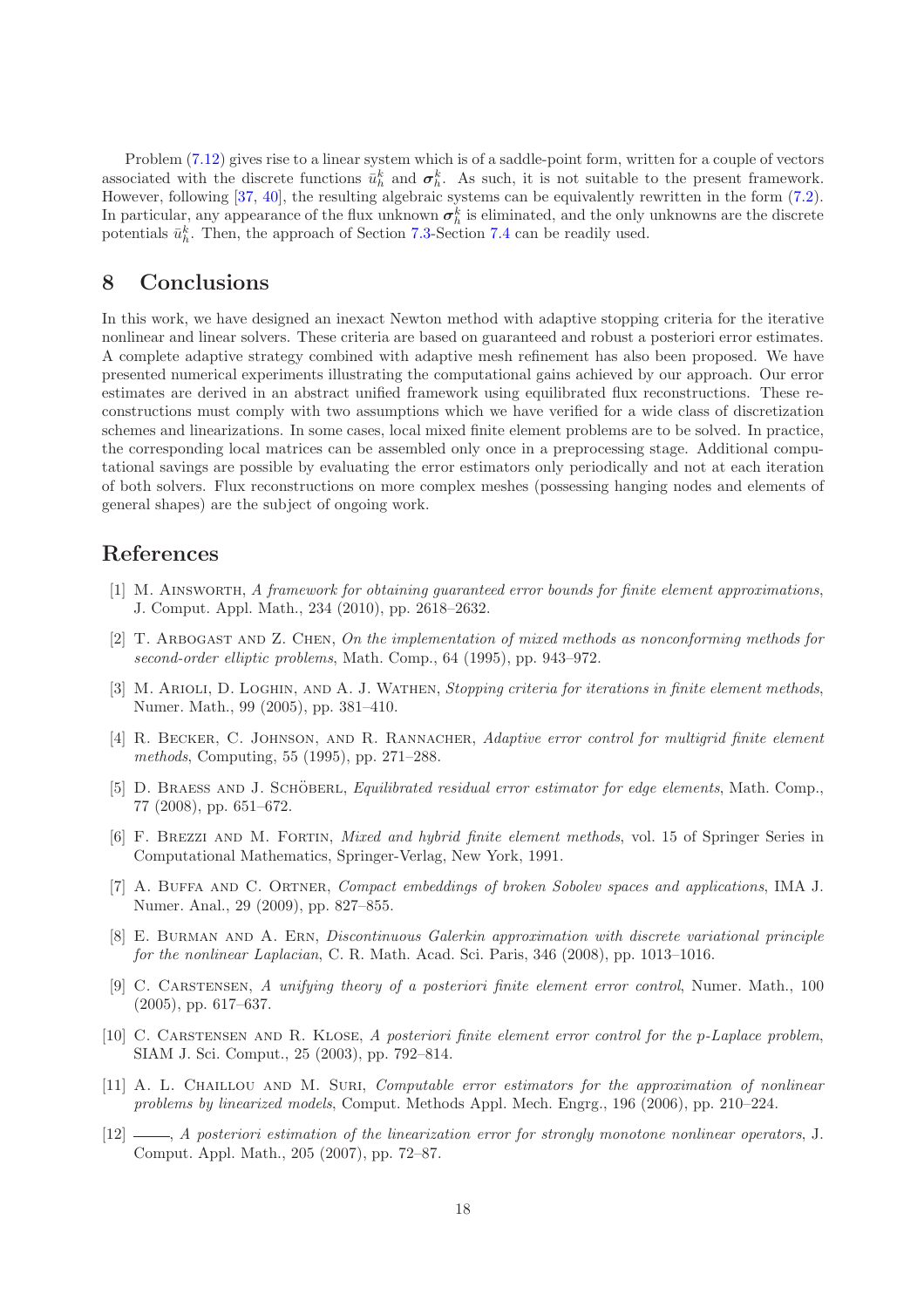- <span id="page-18-0"></span>[13] E. CREUSÉ, M. FARHLOUL, AND L. PAQUET, A posteriori error estimation for the dual mixed finite element method for the p-Laplacian in a polygonal domain, Comput. Methods Appl. Mech. Engrg., 196 (2007), pp. 2570–2582.
- <span id="page-18-10"></span><span id="page-18-9"></span>[14] P. DESTUYNDER AND B. MÉTIVET, Explicit error bounds for a nonconforming finite element method, SIAM J. Numer. Anal., 35 (1998), pp. 2099–2115.
- <span id="page-18-15"></span>[15] , Explicit error bounds in a conforming finite element method, Math. Comp., 68 (1999), pp. 1379– 1396.
- <span id="page-18-8"></span>[16] D. A. Di Pietro and A. Ern, Discrete functional analysis tools for discontinuous Galerkin methods with application to the incompressible Navier-Stokes equations, Math. Comp., 79 (2010), pp. 1303–1330.
- <span id="page-18-5"></span>[17] D. A. Di Pietro and A. Ern, Mathematical Aspects of Discontinuous Galerkin Methods, vol. 69 of Mathématiques & Applications, Springer-Verlag, Berlin, 2011.
- [18] L. EL ALAOUI, A. ERN, AND M. VOHRALÍK, Guaranteed and robust a posteriori error estimates and balancing discretization and linearization errors for monotone nonlinear problems, Comput. Methods Appl. Mech. Engrg., 200 (2011), pp. 2782–2795.
- <span id="page-18-14"></span>[19] A. ERN, S. NICAISE, AND M. VOHRALÍK, An accurate  $H(\text{div})$  flux reconstruction for discontinuous Galerkin approximations of elliptic problems, C. R. Math. Acad. Sci. Paris, 345 (2007), pp. 709–712.
- <span id="page-18-11"></span>[20] A. ERN AND M. VOHRALÍK, Flux reconstruction and a posteriori error estimation for discontinuous Galerkin methods on general nonmatching grids, C. R. Math. Acad. Sci. Paris, 347 (2009), pp. 441–444.
- <span id="page-18-4"></span>[21]  $\_\_\_\_\_\_\_\_\.\$  A posteriori error estimation based on potential and flux reconstruction for the heat equation, SIAM J. Numer. Anal., 48 (2010), pp. 198–223.
- <span id="page-18-16"></span>[22] R. EYMARD, T. GALLOUËT, AND R. HERBIN, *Finite volume methods*, in Handbook of Numerical Analysis, Vol. VII, North-Holland, Amsterdam, 2000, pp. 713–1020.
- <span id="page-18-18"></span>[23]  $\_\_\_\_\_\_\_\_\$  Finite volume approximation of elliptic problems and convergence of an approximate gradient, Appl. Numer. Math., 37 (2001), pp. 31–53.
- <span id="page-18-7"></span>[24] W. Han, A posteriori error analysis via duality theory, vol. 8 of Advances in Mechanics and Mathematics, Springer-Verlag, New York, 2005. With applications in modeling and numerical approximations.
- <span id="page-18-13"></span>[25] A. Hannukainen, R. Stenberg, and M. Vohral´ık, A unified framework for a posteriori error estimation for the Stokes problem, Numer. Math., (2012). Accepted for publication.
- <span id="page-18-1"></span> $[26]$  P. HOUSTON, E. SÜLI, AND T. P. WIHLER, A posteriori error analysis of hp-version discontinuous Galerkin finite-element methods for second-order quasi-linear elliptic PDEs, IMA J. Numer. Anal., 28 (2008), pp. 245–273.
- <span id="page-18-6"></span>[27] P. JIRÁNEK, Z. STRAKOŠ, AND M. VOHRALÍK, A posteriori error estimates including algebraic error and stopping criteria for iterative solvers, SIAM J. Sci. Comput., 32 (2010), pp. 1567–1590.
- <span id="page-18-2"></span>[28] K. Y. Kim, A posteriori error estimators for locally conservative methods of nonlinear elliptic problems, Appl. Numer. Math., 57 (2007), pp. 1065–1080.
- <span id="page-18-17"></span>[29] A. H. Le, A posteriori error estimation for simulation of diffusion and fluid mechanics problems by finite volume techniques, Ph.D. thesis, Université Paris 13, 2011.
- <span id="page-18-3"></span>[30] R. Luce and B. I. Wohlmuth, A local a posteriori error estimator based on equilibrated fluxes, SIAM J. Numer. Anal., 42 (2004), pp. 1394–1414.
- <span id="page-18-12"></span>[31] L. D. MARINI, An inexpensive method for the evaluation of the solution of the lowest order Raviart– Thomas mixed method, SIAM J. Numer. Anal., 22 (1985), pp. 493–496.
- <span id="page-18-19"></span>[32] F. A. Milner, Mixed finite element methods for quasilinear second-order elliptic problems, Math. Comp., 44 (1985), pp. 303–320.